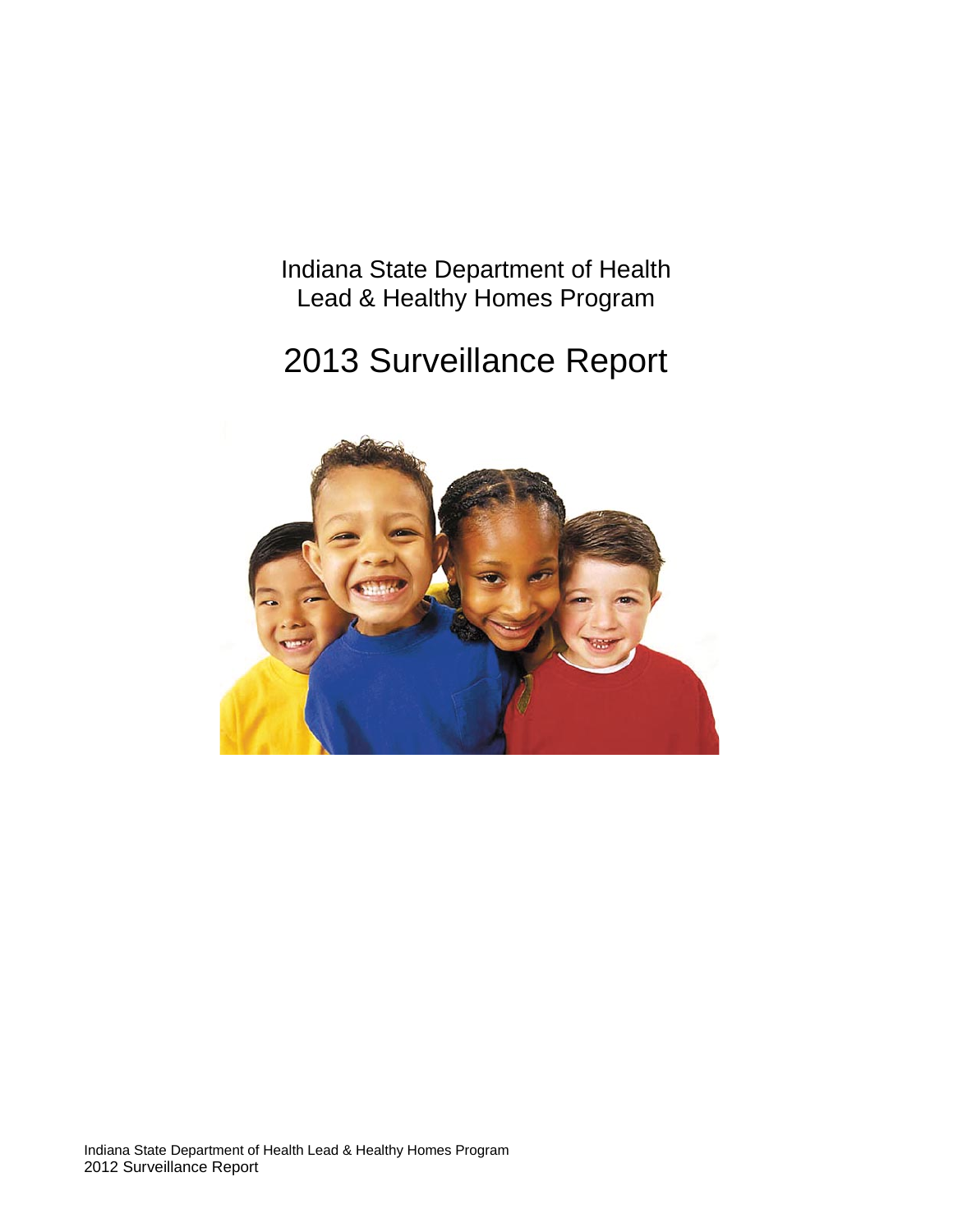#### March 2013

The Indiana Lead Poisoning Prevention Program and Maternal and Child Health are pleased to present the 2013 annual surveillance report. As part of our commitment to Healthy People 2020 and the Life Course Health Systems Perspective, this report provides information regarding the number of Indiana children tested for lead poisoning, the number of children found to have elevated blood lead levels, and the number of children who, as a result of an elevated blood lead level, received case management services. The Life Course Perspective offers a broader way of looking at health, over an entire lifespan, as opposed to disconnected stages, and suggests a complex relationship between behavioral, psychological, social, and environmental factors contributing to the health outcomes across a person's life.

Lead poisoning is the most preventable condition of children in the United States. Currently, in Indiana, lead poisoning is defined as an individual having 10 micrograms of lead per deciliter of blood (10 µg/dL); however, the Centers for Disease Control and Prevention have recently reclassified the blood lead level of concern 10 µg/dL to 5 µg/dL. While levels of concern have long been classified, no safe level of lead has yet been determined by the CDC.

Lead poisoning is a preventable condition, but when it occurs, may result in harmful, irreversible health effects. These complications are variable, and may include kidney and nervous system damage, Attention Deficit/Hyperactivity Disorder (AD/HD), decreased IQ , learning disabilities, seizures, coma, and even death.

Indiana recognizes the importance of lead poisoning screening and prevention. Since 2004, the first year that Indiana made electronic data available, 413,238 children have been screen for elevated blood lead levels. The number of lead-poisoned children in Indiana has declined from 893 total in 2004 to 702 total in 2012. These elevated blood lead levels led to 639 risk assessment inspections of residences of leadpoisoned children conducted in 2012. The Indiana Lead and Health Homes Program and local health departments provided case management services, including, but not limited to, home visits, education, prevention techniques, and referrals, to 277 new, confirmed cases of lead poisoned children under the age of 7 during 2012.

Despite being banned for residential use in 1978, lead-based paint remains the leading risk factor for lead poisoning. Due primarily to the current breakdown of existing lead-based paint in older homes, ingestion and inhalation of lead-based paint particles remains a serious health concern. Nearly 2 million homes, more than 74 percent of residential structures, in Indiana were built prior to 1978, making this concern highly relevant for Indiana. Children between the ages of 1 to 3 years of age are at greatest risk for being lead poisoned due to their prevalence of hand-to-mouth activity behavior, their developing bodies and brains, and their size. Children, on a pound-for pound basis, breathe more air, drink more water, and eat more food than adults, meaning they can potentially be exposed to a higher percentage of carcinogens and chemicals.

In 2013, in order to further improve the health of Indiana families, we look forward to increasing awareness of lead poisoning hazards and health effects and raise the rates of identification of poisoned children. Awareness and identification include increased outreach and education for prevention techniques, increased rates of screening for children 7 and under, and increased timeliness and effectiveness of delivery of case management services.

Thank you for reviewing this annual report. Please direct questions regarding the data report here to Andrea Wilkes, the Child Health Coordinator of Maternal and Child Health. Ms. Wilkes may be reached by email at [AWilkes@isdh.in.gov,](mailto:AWilkes@isdh.in.gov) or by telephone at (317) 233-1246.

Sincerely,

miers). mad

Michael Mettler, REHS **Director** Environmental Public Health Division

Indiana State Department of Health Lead & Healthy Homes Program 2012 Surveillance Report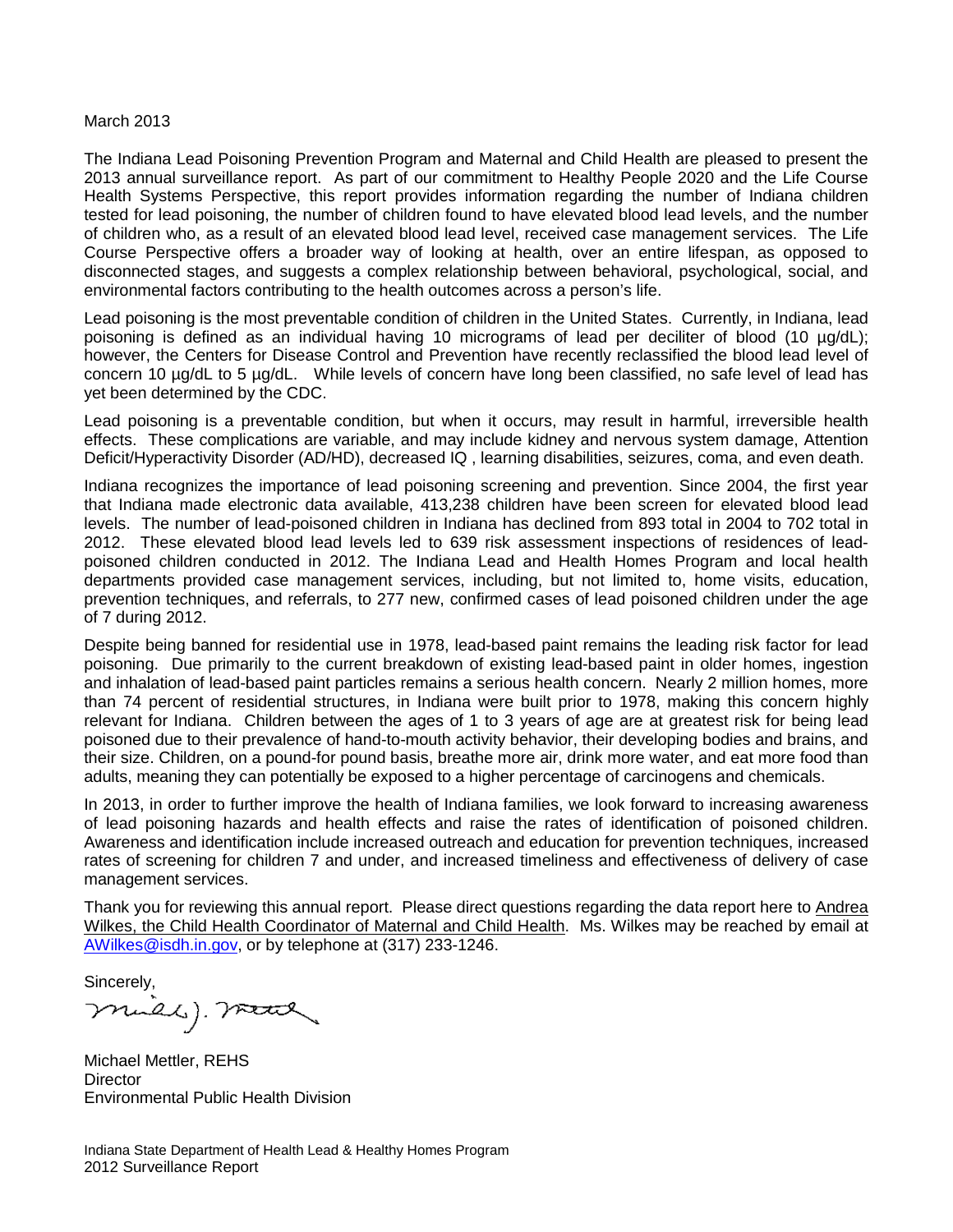## Prepared By

Michael Mettler, REHS **Director** Environmental Public Health Division

Andrea Wilkes Public Health Administrator Maternal and Child Health Division

Leigh Kelner, MED Lead Health Educator Maternal and Child Health Division

> Lisa Eastcott, MPH Epidemiologist Maternal and Child Health

We would like to acknowledge all of those local health departments, medical professionals and laboratory personnel who test, diagnose and treat lead-poisoned children in Indiana. We also acknowledge our debt to the State of Illinois Department of Public Health Lead Program for the design of this report.

**To report the results of blood lead testing or for more information about childhood lead poisoning please contact the Indiana Lead and Healthy Homes Program at 317.233.1250, Lead Health Education at 317.234.5497, the Indiana Family Helpline toll-free at 800.421.7837** *or* **visit<http://www.in.gov/isdh/19124.htm>**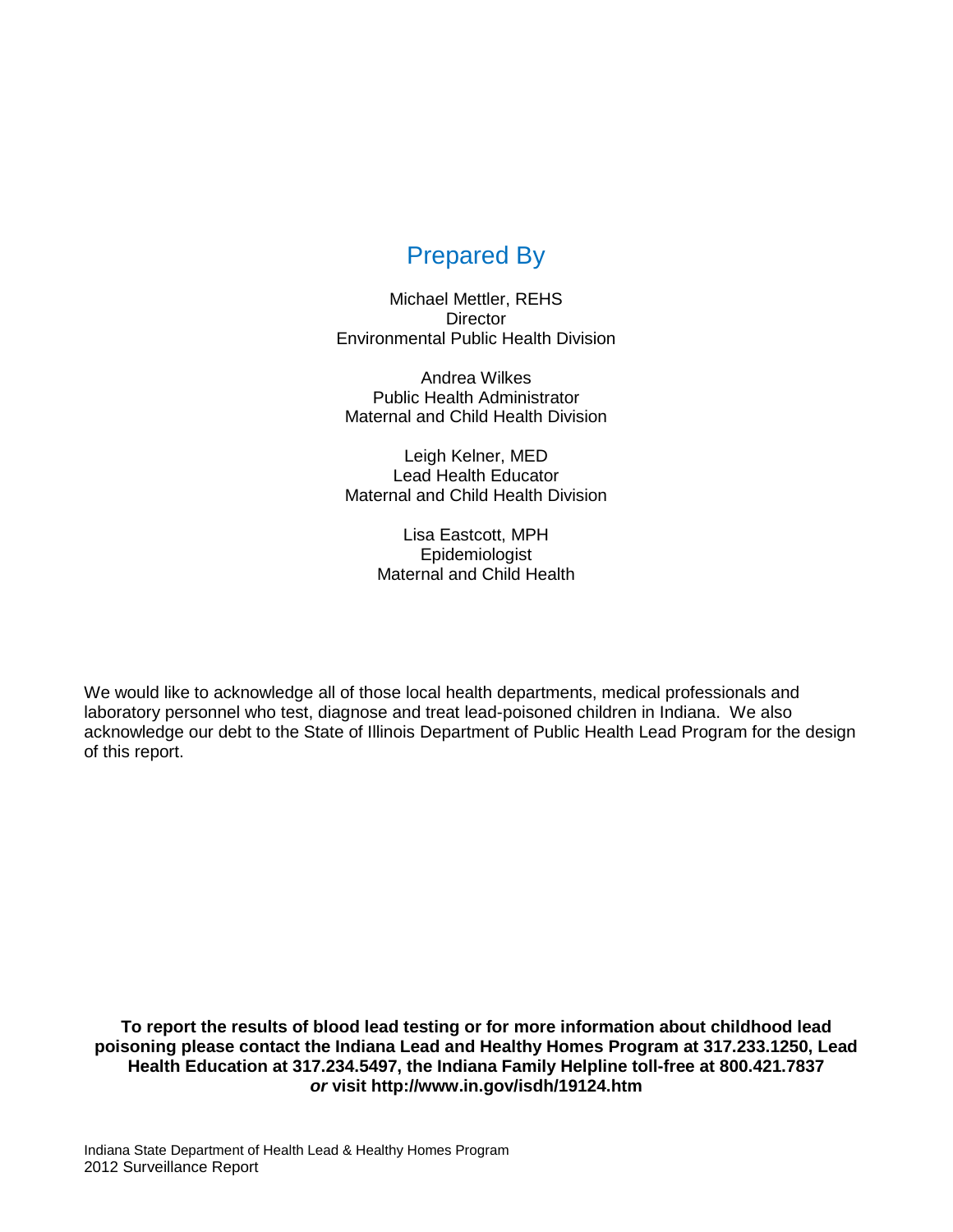## Table of Contents

| Summary Statistics: Indiana Childhood Lead Poisoning (Calendar Year 2012) ________________________________8 |           |
|-------------------------------------------------------------------------------------------------------------|-----------|
|                                                                                                             |           |
|                                                                                                             |           |
| Distribution of Elevated Blood Lead Levels and Adverse Health Effects __________________________________11  |           |
|                                                                                                             |           |
|                                                                                                             |           |
|                                                                                                             |           |
| Lead Poisoning in Medicaid-Eligible Children <b>___________________________________</b> 16                  |           |
|                                                                                                             |           |
|                                                                                                             | $\sim$ 23 |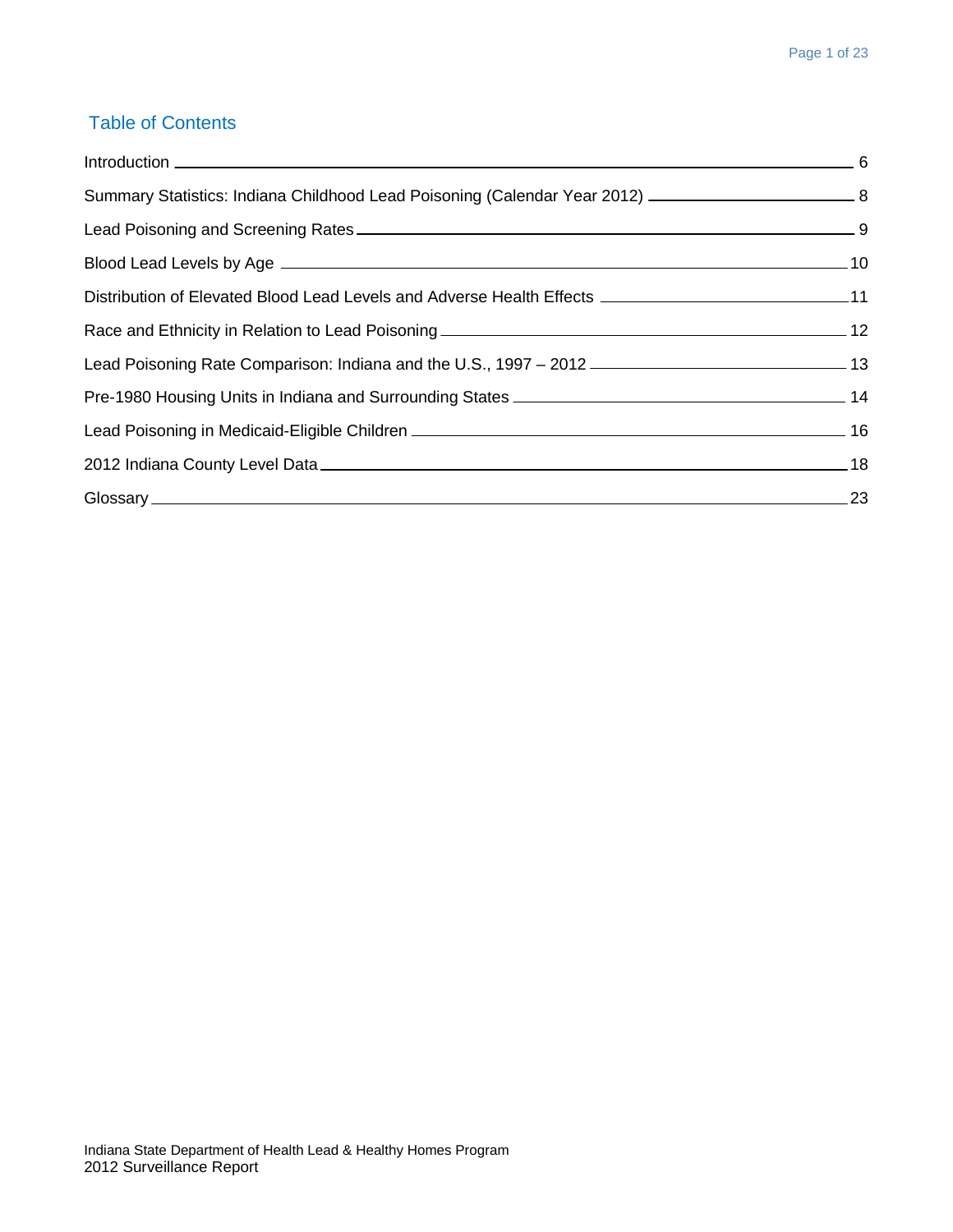#### List of Tables

| Table 2: Children Tested for Lead by Race and Ethnicity, Indiana 2012 <b>Calcular 2012</b> 8         |  |
|------------------------------------------------------------------------------------------------------|--|
|                                                                                                      |  |
| 16 Table 4: Medicaid-Eligible Children Tested for Lead by Age, Sex, and Race/Ethnicity, Indiana 2012 |  |
|                                                                                                      |  |

## List of Figures

| Figure 1: Percentage of Children <7 Years of Age Screened for Lead Poisoning, Indiana 2012 _____________ 9                |  |
|---------------------------------------------------------------------------------------------------------------------------|--|
| Figure 2: Lead Poisoning Rate per 1,000 Children Tested <7 Years of Age, Indiana 2012 ____________________9               |  |
| Tigure 3: Percent of Children Screened for Lead Poisoning by Age, Indiana 2012                                            |  |
| 10 - Figure 4: Lead Poisoning Rate by Age of Child per 1,000 Children Tested, Indiana 2012                                |  |
|                                                                                                                           |  |
|                                                                                                                           |  |
| 12 - Figure 7: Lead Poisoning Rate per 1,000 Children Tested by Race, Indiana 2012                                        |  |
| 12 - Figure 8: Lead Poisoning Rate per 1,000 Children Tested by Ethnicity, Indiana 2012                                   |  |
|                                                                                                                           |  |
| Figure 10: Pre-1980 Housing and EBLLs, Indiana and Surrounding States _________________________________14                 |  |
|                                                                                                                           |  |
| Figure 12: Percentage of Medicaid-Eligible Children Screened and Their Lead Poisoning Rate, 2001-17<br>Indiana 2010-2012  |  |
| Figure 13: Percent of Medicaid-Eligible Children Screened for Lead Poisoning by Race/Ethnicity, _______17<br>Indiana 2012 |  |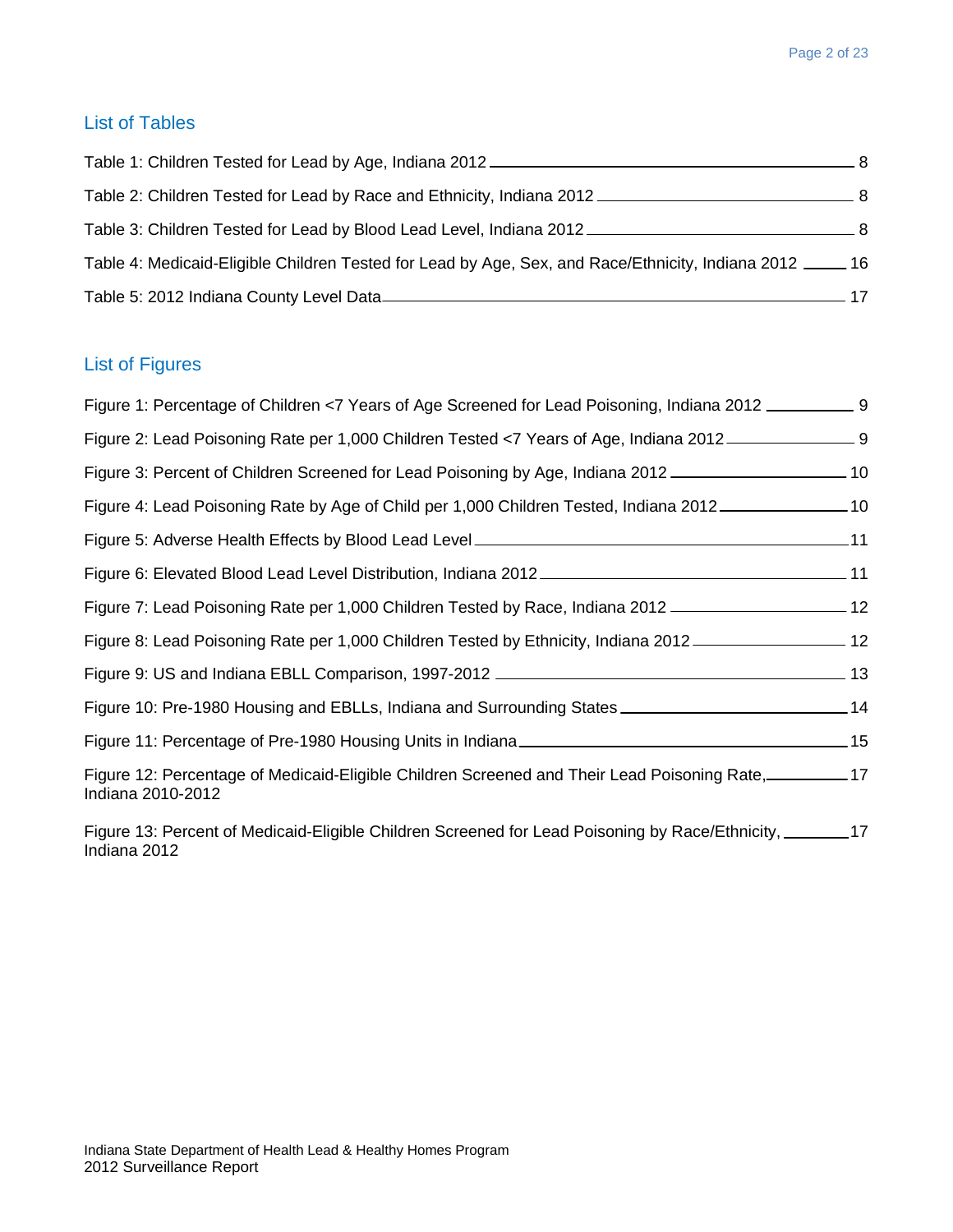## **Introduction**

The mission of the Indiana Lead and Healthy Homes Program (ILHHP) is to eliminate the incidence of childhood lead poisoning in Indiana. The Centers for Disease Control and Prevention's (CDC) standard for an "elevated blood lead level" (EBLL) is 10µg/dL – 10 micrograms of lead per deciliter of blood. In 2012, 702 Hoosier children exhibited elevated blood lead levels compared to 893 in 2004 (the first year for which reliable electronic data is available); the number of children found to have elevated blood lead levels based on testing continues to decline. However, total screening rates remain low – only 9.1% of all children aged 7 and under were tested in 2012. Indiana law does not require universal testing of all Hoosier children; the only children who are required, by Federal law, to be tested for lead poisoning are those who receive Medicaid benefits. Unfortunately, testing for that specific population was only 28.9% in 2012. These statistics point out that the level of lead poisoning may be significantly under-reported in Indiana. Although Indiana does not have universal testing requirements in place, parents/guardians of "at risk" children are strongly encouraged to have their children tested for lead poisoning. "At risk" is defined as a child who:

- lives in or regularly visits a house or other structure built before 1978;
- has a sibling or playmate who has been lead poisoned;
- has frequent contact with an adult who works in an industry or has a hobby that uses lead;
- is an immigrant or refugee or has recently lived abroad;
- is a member of a minority group;
- is a Medicaid recipient;
- uses medicines or cosmetics containing lead; or
- lives in a geographic area that increases the child's probability of exposure to lead.

The Indiana State Department of Health has been identifying children demonstrating elevated blood lead levels and monitoring the treatment of lead-poisoned children since the early 1990s. Program activities include determining and examining potential sources of lead exposure, estimating the extent of EBLLs in Indiana, providing follow-up case management, and allocating resources for primary prevention. In 2003 the Indiana legislature enacted Article 29 of Indiana Administrative Code Title 410 to specify procedures for reporting, monitoring and preventing lead poisoning. Article 32 of Indiana Administrative Code Title 410 was enacted in 2010 to formalize definitions and enforcement for the lead-based paint program. Indiana is committed to defining roles and responsibilities and enforcement of these rules to meet Healthy People 2020<sup>1</sup> objectives set forth by the US Department of Health and Human Services. The primary objective is to reduce mean blood-lead levels of children by 10% and ultimately the elimination of elevated blood lead levels in children. In 2010, ILHHP revised its statewide Childhood Lead Poisoning Elimination Plan to reflect these targets. The program also worked with retailers, contractors, business owners, landlords and homeowners to comply with the Environmental Protection Agency's (EPA) Renovation, Repair and Painting (RRP) rule<sup>2</sup> which went into effect in April 2010. This rule requires specific work practices to prevent lead contamination in pre-1978 homes and facilities. In 2011, ILHHP expanded its programming to assess risks to Hoosier children in a more holistic fashion, collecting data reflecting the seven principles of healthy housing (keeping a home dry, clean, pest-free, safe, contaminate-free, well ventilated, and maintained), <sup>3</sup> which may act synergistically to affect lead poisoning.

**\_\_\_\_\_\_\_\_\_\_\_\_\_\_\_\_\_\_\_\_\_\_\_\_\_\_\_\_\_\_\_\_\_\_\_\_\_\_\_\_\_\_\_\_\_\_\_\_\_\_\_\_\_\_\_\_\_\_\_\_\_\_\_\_\_\_\_\_\_\_\_\_\_\_\_\_\_\_\_\_\_\_**

- Sources:<br><sup>1</sup> <http://www.healthypeople.gov/2020/topicsobjectives2020/objectiveslist.aspx?topicid=12><br><sup>2</sup> <http://www.epa.gov/lead/pubs/renovation.htm>
- 

<sup>&</sup>lt;sup>3</sup><http://www.nchh.org/What-We-Do/Healthy-Homes-Principles.aspx>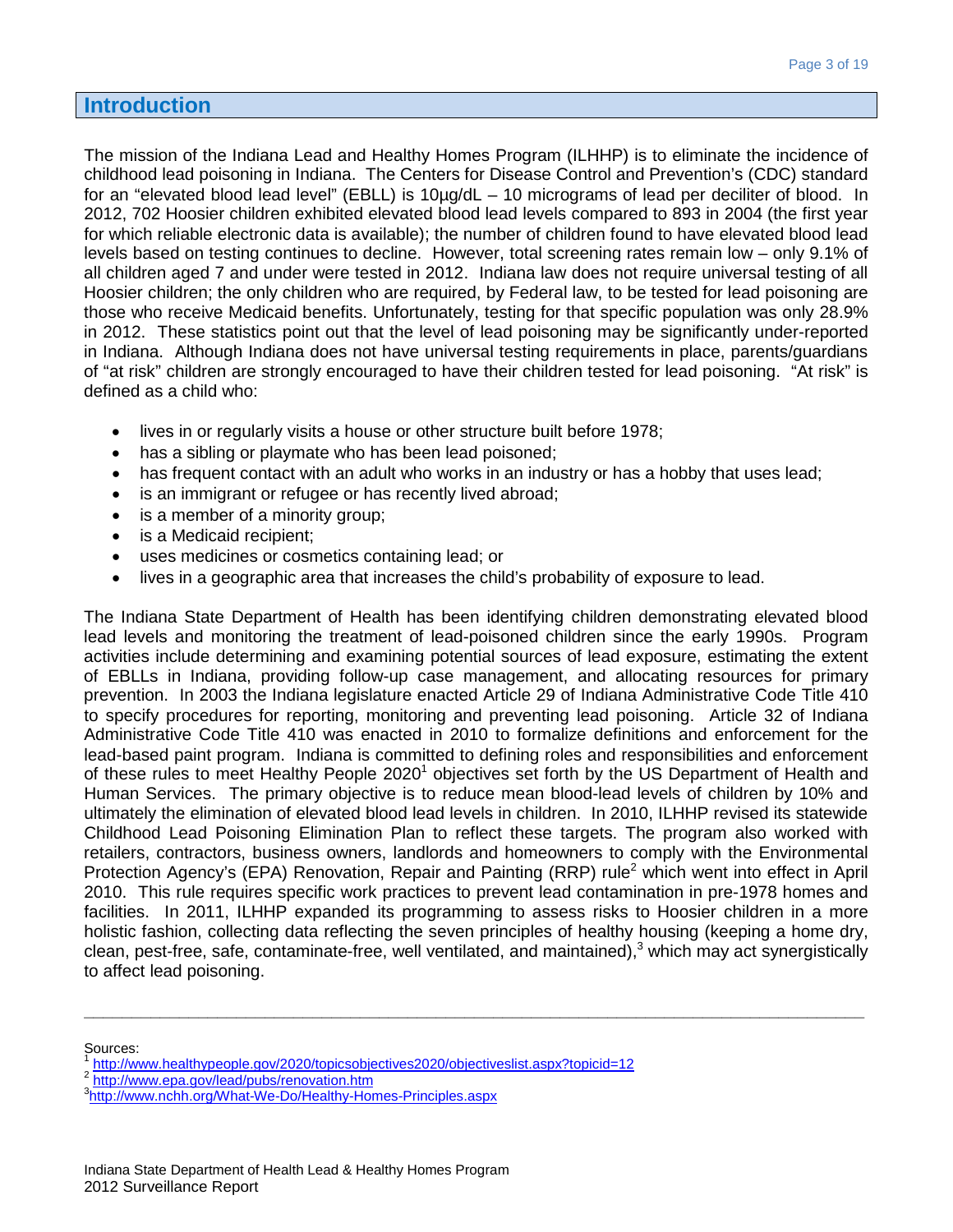The information contained in this report was compiled by the Indiana Lead and Healthy Homes Program in compliance with IC 16-41-39.4- $5<sup>4</sup>$  which requires:

Sec. 5.

- a. The state department shall, in cooperation with other state agencies, collect data under this chapter and, before March 15 of each year, report the results to the general assembly for the previous calendar year. A copy of the report shall be transmitted in an electronic format under IC 5-14-6 to the executive director of the legislative services agency for distribution to the members of the general assembly.
- b. The report transmitted under subsection (a) must include for each county the following information concerning children who are less than seven (7) years of age:
	- i. The number of children who received a blood lead test.
	- ii. The number of children who had a blood test result of at least ten (10) micrograms of lead per deciliter of blood.
	- iii. The number of children identified under subdivision (2) who received a blood test to confirm that they had lead poisoning.
	- iv. The number of children identified under subdivision (3) who had lead poisoning.
	- v. The number of children identified under subdivision (4) who had a blood test result of less than ten (10) micrograms of lead per deciliter of blood.
	- vi. The average number of days taken to confirm a blood lead test.
	- vii. The number of risk assessments performed for children identified under subdivision (4) and the average number of days taken to perform the risk assessment.
	- viii. The number of housing units in which risk assessments performed under subdivision (7) documented lead hazards as defined by 40 CFR 745.
	- ix. The number of housing units identified under subdivision (8) that were covered by orders issued under IC 13-14-10-2 or by another governmental authority to eliminate lead hazards.
	- x. The number of housing units identified under subdivision (9) for which lead hazards have been eliminated within thirty (30) days, three (3) months, and six (6) months.

Sources:

<sup>4</sup><http://www.in.gov/legislative/iac/>

<sup>5</sup> [http://factfinder.census.gov/servlet/DatasetMainPageServlet?\\_program=ACS&\\_submenuId=datasets\\_1&\\_lang=en&\\_ts=](http://factfinder.census.gov/servlet/DatasetMainPageServlet?_program=ACS&_submenuId=datasets_1&_lang=en&_ts)http:// factfinder.census.gov/servlet/STTable?\_bm=y&-context=st&-qr\_name=ACS\_2009\_5YR\_G00\_S2504& ds\_name=ACS\_2009\_5YR\_G00\_&-CONTEXT=st&-tree\_id=5309&-redoLog=false&-\_caller=geoselect&-geo\_id=01000US&format=&-\_lang=en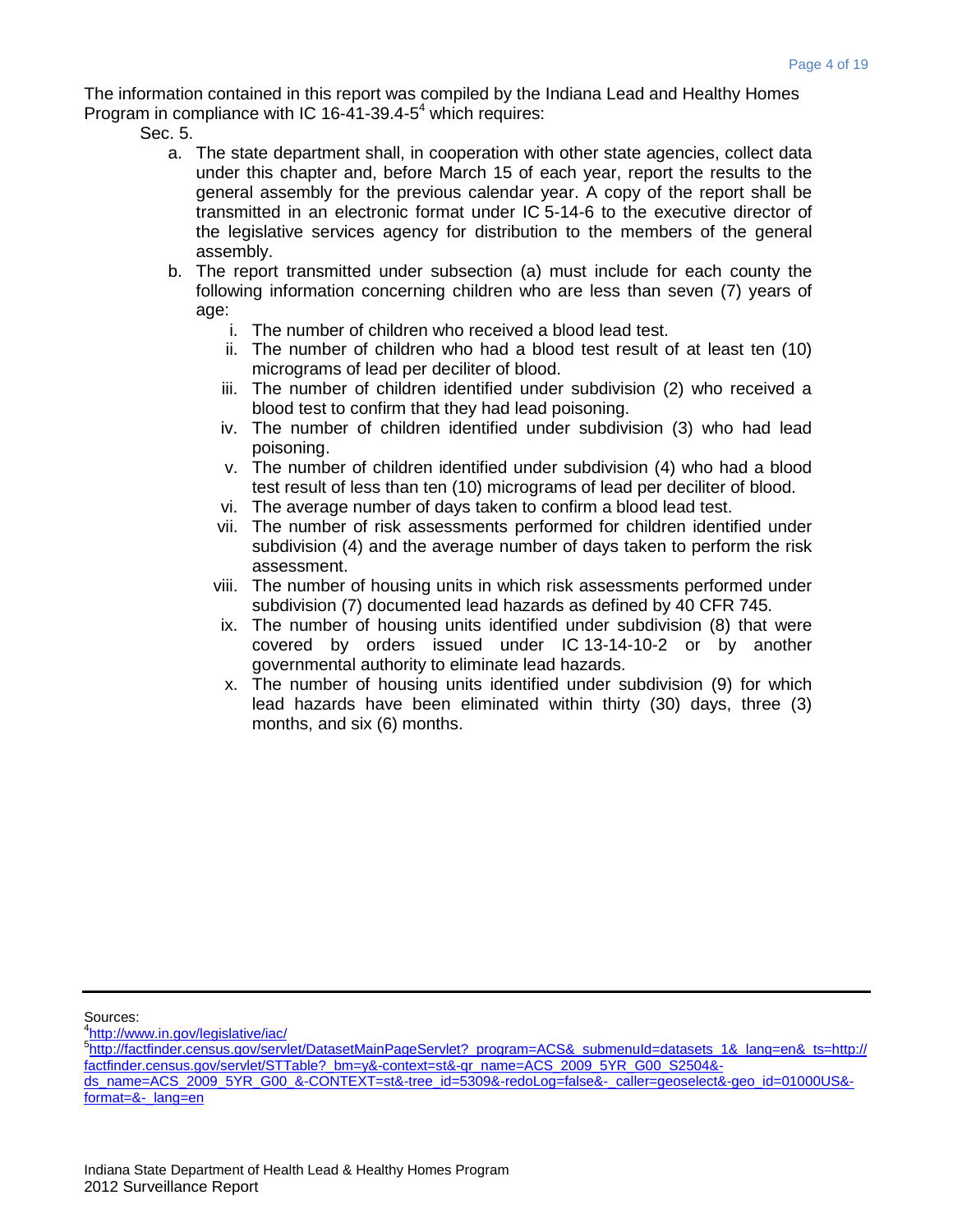## **Summary Statistics: Indiana Childhood Lead Poisoning (Calendar Year 2012)**

| <b>Variable</b>                                                                                                                                                                         | <b>Number of</b><br><b>Children</b><br><b>Tested</b><br>(N) | <b>Proportion of</b><br><b>Children Tested</b><br><b>Based on Total</b><br><b>Population</b><br>(%) | <b>Number of</b><br><b>Children with</b><br>$EBLL > = 10$<br>µg/dL<br>(N) | <b>Rate of Children with</b><br>$EBLL \ge 10$ µg/dL per<br>1,000 Children<br><b>Tested</b> |
|-----------------------------------------------------------------------------------------------------------------------------------------------------------------------------------------|-------------------------------------------------------------|-----------------------------------------------------------------------------------------------------|---------------------------------------------------------------------------|--------------------------------------------------------------------------------------------|
| Number of children tested                                                                                                                                                               | 57,897                                                      | 3.8                                                                                                 | 277                                                                       | 4.8                                                                                        |
| Number of children tested,<br>age 0-6 years <sup>2</sup>                                                                                                                                | 55,430                                                      | 9.1                                                                                                 | 267                                                                       | 4.8                                                                                        |
| Age                                                                                                                                                                                     |                                                             |                                                                                                     |                                                                           |                                                                                            |
| $<$ 1                                                                                                                                                                                   | 6,817                                                       | 8.1                                                                                                 | 9                                                                         | 1.3                                                                                        |
|                                                                                                                                                                                         | 21,941                                                      | 26.0                                                                                                | 121                                                                       | 5.5                                                                                        |
| $\overline{2}$                                                                                                                                                                          | 10,794                                                      | 12.7                                                                                                | 52                                                                        | 4.8                                                                                        |
| 3                                                                                                                                                                                       | 5,050                                                       | 5.8                                                                                                 | 37                                                                        | 7.3                                                                                        |
| 4                                                                                                                                                                                       | 5,838                                                       | 6.6                                                                                                 | 28                                                                        | 4.8                                                                                        |
| 5                                                                                                                                                                                       | 3,484                                                       | 4.0                                                                                                 | 10                                                                        | 2.9                                                                                        |
| 6                                                                                                                                                                                       | 1,506                                                       | 1.7                                                                                                 | 10                                                                        | 6.6                                                                                        |
| >7                                                                                                                                                                                      | 2.467                                                       | 0.3                                                                                                 | 10                                                                        | 4.1                                                                                        |
| The 2011 estimated population of children age 16 and under (the eldest child tested in 2012) was 1,505,232.<br><sup>2</sup> The estimated number of children age 0-6 years was 605,799. |                                                             |                                                                                                     |                                                                           |                                                                                            |

Table 1. Number of Children Tested for Lead in Indiana by Age, 2012

Table 2. Number of Children Tested for Lead in Indiana by Race and Ethnicity, and Blood Lead Level, 2012

| <b>Racial Distribution<sup>1</sup></b>                                                                         | <b>Number of</b><br><b>Children Tested</b><br>(N) | <b>Rate of Children with</b><br>$EBLL \ge 10$ µg/dL per<br>1,000 Children Tested |  |  |  |  |  |
|----------------------------------------------------------------------------------------------------------------|---------------------------------------------------|----------------------------------------------------------------------------------|--|--|--|--|--|
| White                                                                                                          | 27,757                                            | 4.4                                                                              |  |  |  |  |  |
| <b>Black</b>                                                                                                   | 9,243                                             | 6.0                                                                              |  |  |  |  |  |
| Asian/Pacific Islander                                                                                         | 753                                               | 6.6                                                                              |  |  |  |  |  |
| American Indian/Alaska Native                                                                                  | 91                                                | 0.0                                                                              |  |  |  |  |  |
| Multiracial                                                                                                    | 514                                               | 1.9                                                                              |  |  |  |  |  |
| Other                                                                                                          | 2,580                                             | 7.0                                                                              |  |  |  |  |  |
| Unknown/missing                                                                                                | 16,959                                            | 4.4                                                                              |  |  |  |  |  |
| Ethnic Distribution <sup>1</sup>                                                                               |                                                   |                                                                                  |  |  |  |  |  |
| Hispanic                                                                                                       | 8,302                                             | 5.7                                                                              |  |  |  |  |  |
| Reporting race and ethnicity data remains a challenge due to inconsistent collection and inaccurate recording. |                                                   |                                                                                  |  |  |  |  |  |

| Table 3. Number of Children Tested for Lead in Indiana by Blood Lead Level, 2012 |  |  |  |
|----------------------------------------------------------------------------------|--|--|--|
|----------------------------------------------------------------------------------|--|--|--|

| <b>BLL in microgram per deciliter</b> | <b>Number of</b><br><b>Children Tested</b><br>(N) | <b>Proportion of Total</b><br><b>Tests Completed</b><br>(%) |
|---------------------------------------|---------------------------------------------------|-------------------------------------------------------------|
| $\epsilon$ =4.9 µg/dL                 | 54,613                                            | 94.3                                                        |
| $5 - 9.9$ µg/dL                       | 2,665                                             | 4.6                                                         |
| $10 - 14.9$ µg/dL                     | 391                                               | 0.7                                                         |
| $15 - 19.9$ µg/dL                     | 107                                               | 0.2                                                         |
| $20 - 24.9$ µg/dL                     | 48                                                | 0.1                                                         |
| $>= 25 \mu g/dL$                      | 73                                                | 0.1                                                         |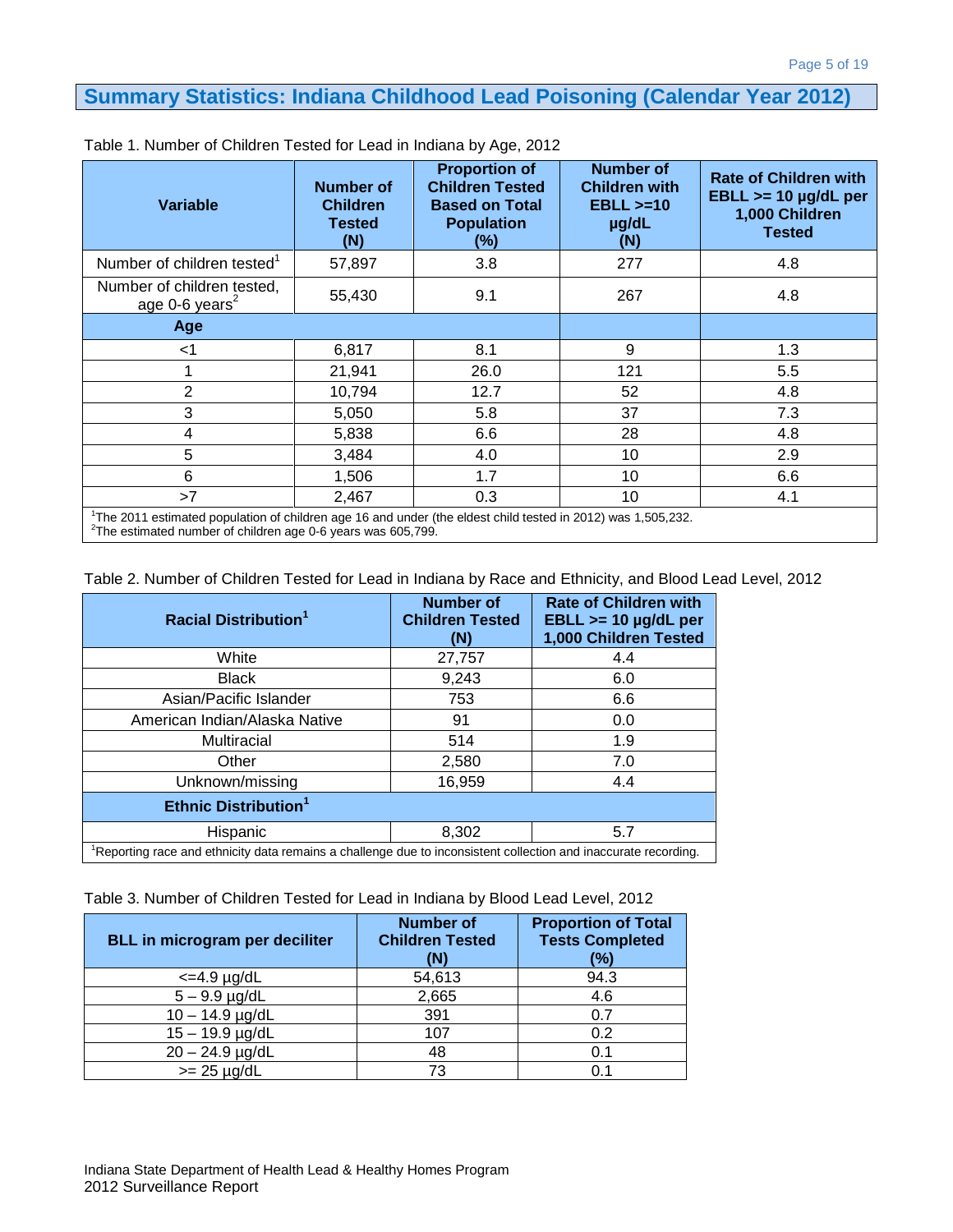#### **Lead Poisoning and Screening Rates**

Over the past ten years, there has been a steady decline in childhood lead poisoning rates in Indiana, from 1.1% in 2003 to 0.48% in 2012 (Figure 1). This decline, which is an even greater reduction from 1997, when the childhood lead poisoning rate was 3.1%, illustrates the effectiveness of the Indiana Lead and Healthy Homes Program. Unfortunately, over the past five years, there has also been a steady decline in the rate of children screened for lead poisoning, dropping from 10.9 % in 2007, to only 9.1% in 2012 (Figure 2). In order to raise Indiana's rate of childhood lead screening, increased awareness regarding lead poisoning hazards and the importance of early testing must occur. The effectiveness of increased awareness can be seen in data from 2007, when testing rates increased dramatically from the previous year, from 8.7% to 10.9%, correlating with a nationwide recall of toys that year that were found to contain lead.

Indiana remains committed to meeting Healthy People 2020 objectives, set forth by the US Department of Health and Human Services, and reducing mean blood-lead levels of children by 10% and ultimately eliminating elevated blood lead levels in all children.



6.5 6.9 7.5

6 8 10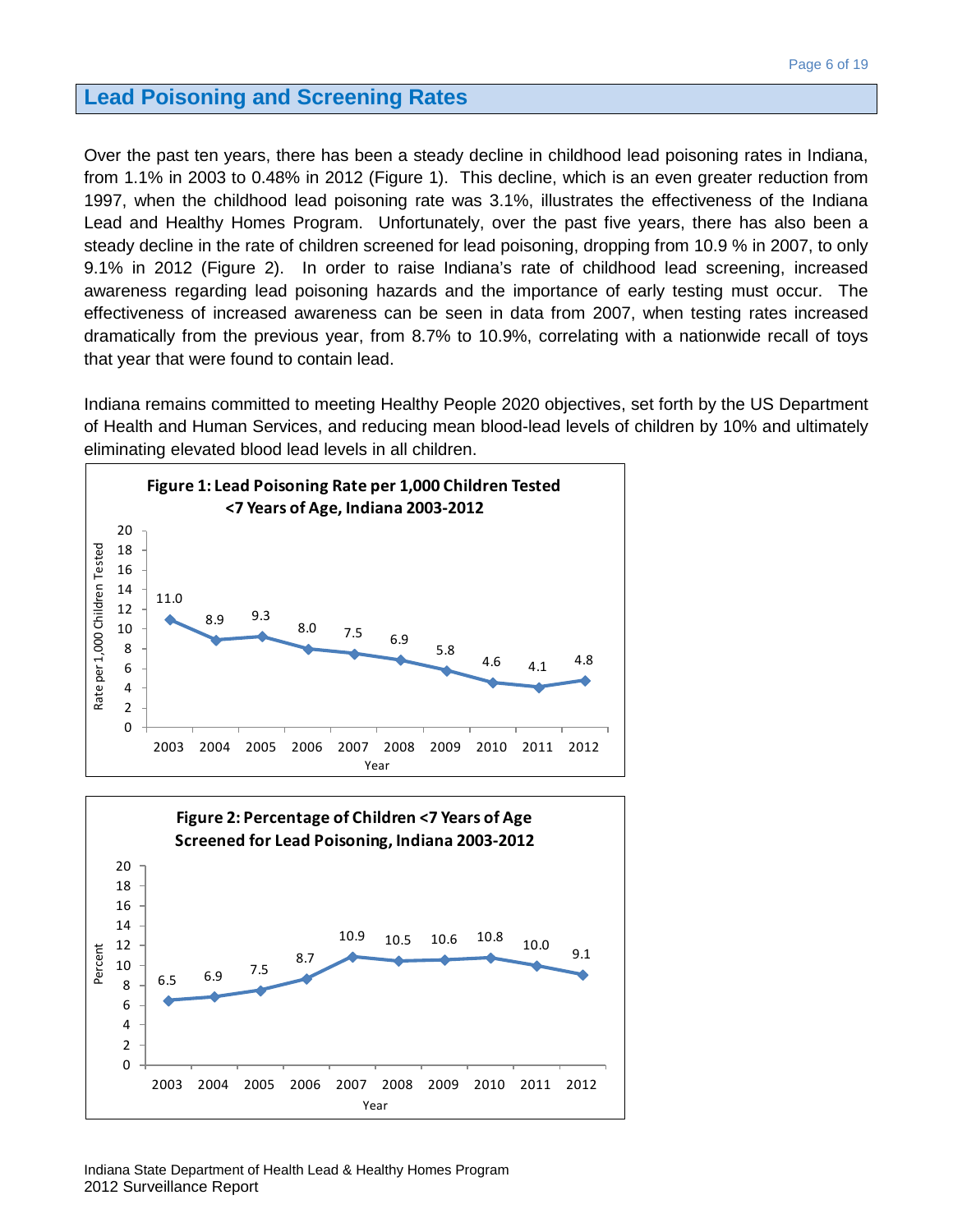#### **Blood Lead Levels by Age**

Lead poisoning is an environmental health issue that can affect anyone; however, children, due to their age, size, and developmental status, are particularly susceptible to sustaining irreversible health complications. Figure 3 illustrates the breakdown of children screened for lead poisoning based on age. Children, ages 1 to 3 years of age, exhibit the highest rates of lead poisoning, at 17.6 per 1,000 children (Figure 4). This is likely attributed to their frequent hand-to-mouth behavior, which creates a higher risk for poisoning by ingestion. Due to their greater risk for adverse outcomes from an elevated blood lead level, children should be tested before the age of 7. 95.7% of all Hoosier children who were screened in 2012 were between the ages of 0 and 6, while 65.2% tested (Figure 3) were in the high risk age group of 1 to 3 years of age.



Figure 4 demonstrates the rate of lead poisoning by age per 1,000 children tested in each age group. As seen in the graph, children 3 years of age had the highest rate of poisoning, at 7.3 per 1,000 children tested in that age group.

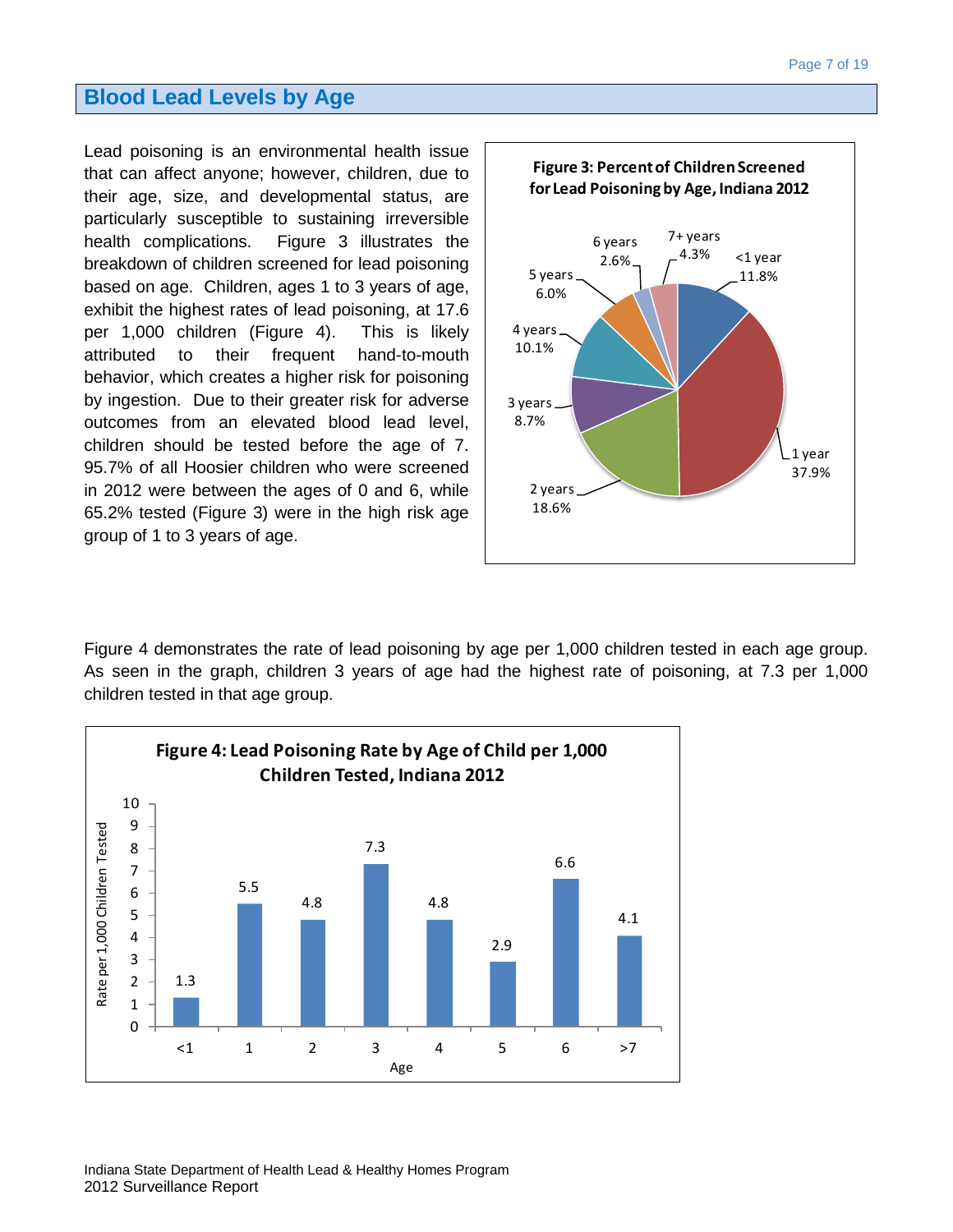## **Distribution of Elevated Blood Lead Levels and Adverse Health Effects**



At low levels of lead poisoning, there may be no overt signs or symptoms exhibited; however, low levels of lead poisoning, over time, may lead to developmental delays, learning problems, attention difficulties, and hyperactivity. Moderate levels of lead poisoning can cause constipation, abdominal pain, and poor appetite. Higher levels can lead to irritability, vomiting and lethargy. Serious health conditions, including kidney and other organ failure, encephalopathy (degenerative disease of the brain), and gastrointestinal colic. Levels above 100 µg/dL can result in death. Figure 5 illustrates the adverse health effects that may result from specific levels (µg/dL) of lead poisoning.

Figure 6 represents the breakdown of blood lead levels based on the total number of children tested. In 2012, 94.3% of lead tests in Indiana had a blood lead level (BLL) of  $\leq$  4  $\mu$ g/dL, 4.6% had a BLL between 5 and 9.9 µg/dL, and 1.1% had a BLL of >10 µg/dL (the classified threshold in Indiana that qualifies a child for individual services).

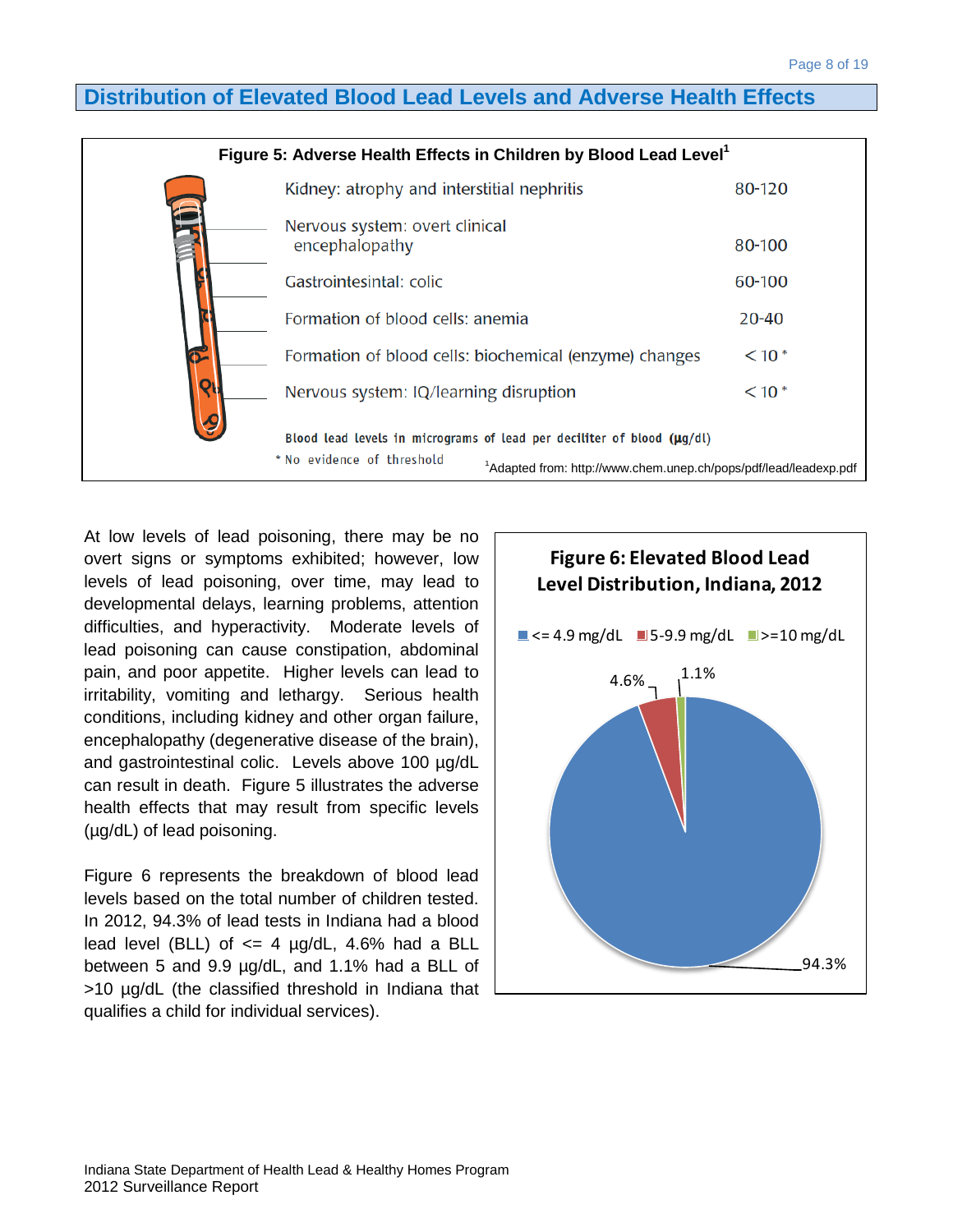#### **Race and Ethnicity in Relation to Lead Poisoning**

Racial disparities exist in lead poisoning among Hoosier children. Belonging to a minority group is one of seven risk factors that classifies a child as being "at risk" for lead poisoning. Unfortunately, data regarding race is not consistently collected or always recorded accurately. Figure 7 shows the lead poisoning rate by racial group of children in Indiana in 2012.



Disparities also lie in data collected regarding ethnicity among Hoosier children. As with race, it is often times difficult to measure ethnicity, leading to a lot of "unknown" or missing data. Figure 8 illustrates the rate of lead poisoning by ethnicity. Reiterating the data collection problems regarding ethnicity, children with unknown or missing data had an EBLL occurrence of 6.8 per 1,000 children tested. Hispanic children had a slightly higher lead poisoning rate (5.7 per 1,000 children tested) compared to non-Hispanic children (5.4 per 1,000 children tested). Even though these numbers are close, Hispanic children accounted for 17% of all lead poisoned children in Indiana in 2012.

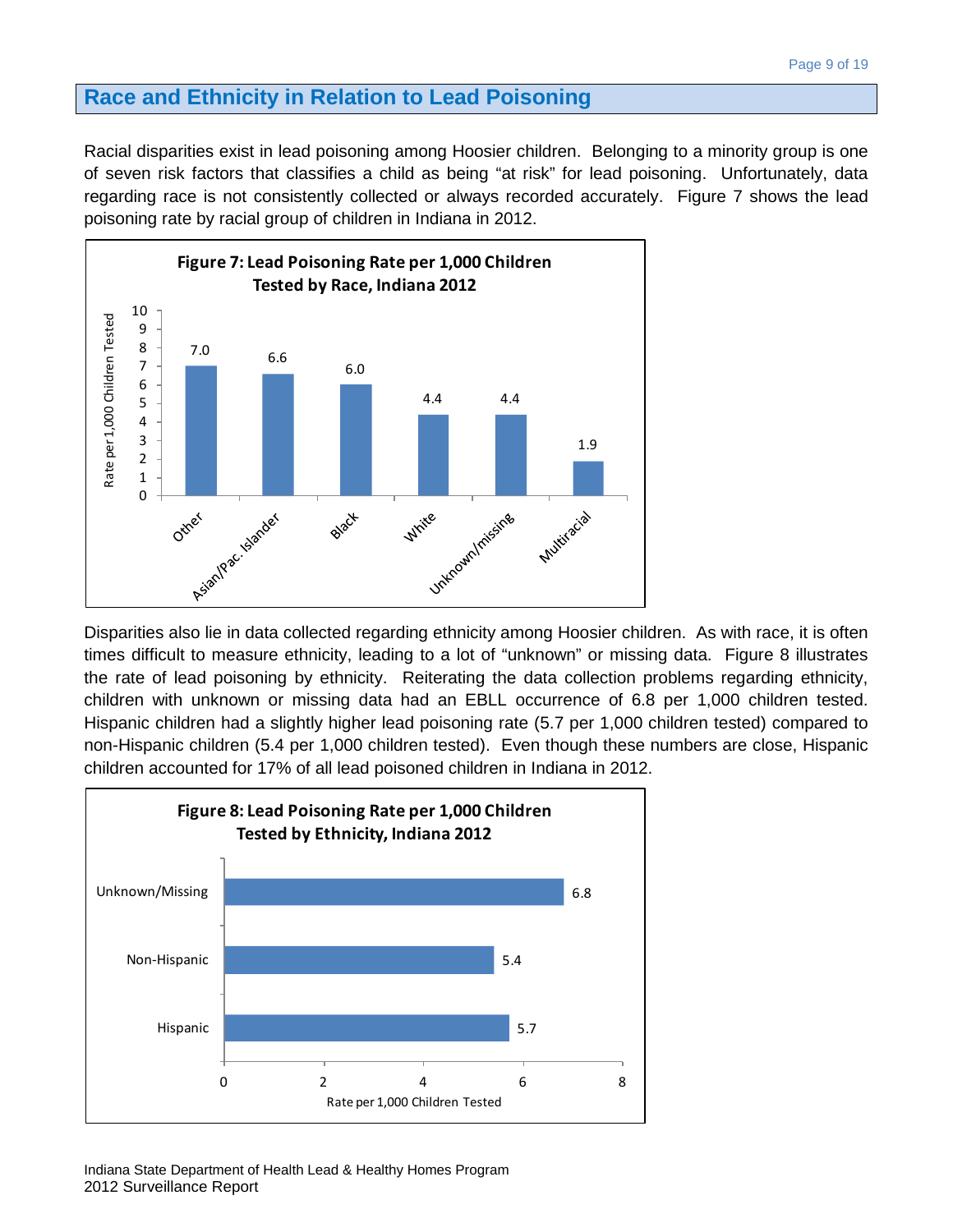#### **Lead Poisoning Rate Comparison: Indiana & US, 1997 – 2012**

Similar to lead poisoning rates for the United States (as a whole), the percentage of lead poisoned children in Indiana has steadily declined since 2003. Indiana has consistently had a lower rate of lead poisoned children compared to the U.S. As the Indiana Lead and Healthy Homes Program continues to incorporate healthy homes principles in lead poisoning outreach and prevention, it will also remain committed to its primary mission: to eliminate the incidence of lead poisoning among Indiana's children. Figure 9 provides a graphic comparison of lead poisoning rates in Indiana and for the nation for the period 2003 – 2011.

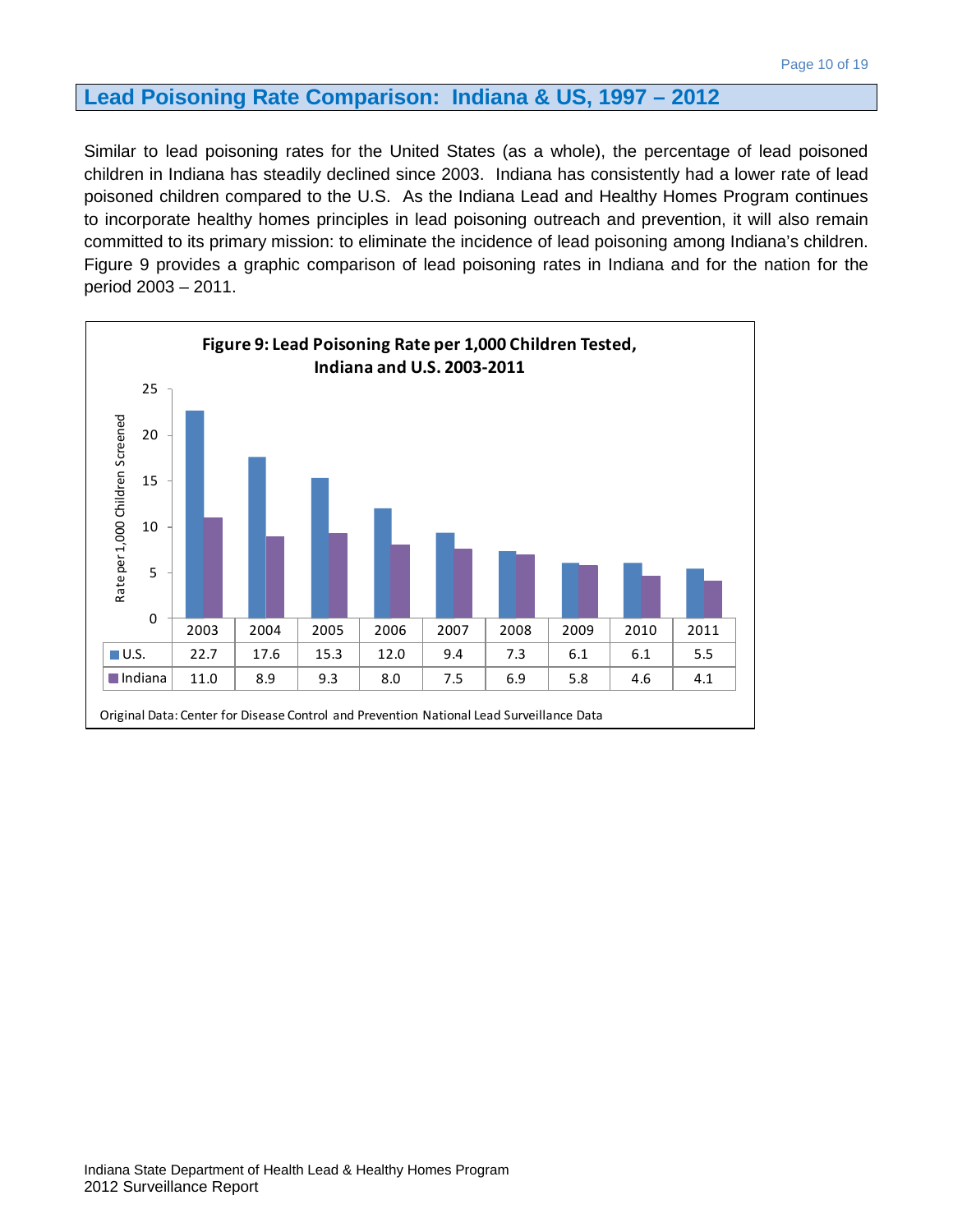#### **Pre-1980 Housing Units in Indiana and Surrounding States**

A key risk factor for lead poisoning in children is exposure to lead-based paint. Lead-based paint is typically found in housing built prior to 1978, the year in which the manufacture of lead-based paint intended for residential use was prohibited by federal legislation. According to the 2009 American Community Survey data, nearly 2 million (74%), housing units in Indiana were built prior to 1980 (data is presented in 10-year increments; this is the nearest time-point to 1978 from which to derive estimates). Figure 11, on the following page, maps pre-1980 housing in Indiana by county. Only one county, Hamilton County, has less than 40% of its available housing built prior to 1980. Seventy-five out of Indiana's ninety-two counties (82%) have 41 – 80% of housing stock built before 1980. Sixteen Indiana counties have over 80% of their available housing built prior to 1980.

In comparison with surrounding states, Indiana has the highest percentage of housing stock built prior to 1980 (63%); yet, the statewide lead poisoning rates are the lowest (4.1 per 1,000 children tested). The figure below illustrates EBLL rates and percentage of pre-1980 housing for Indiana, Ohio, Michigan, Kentucky and Illinois (all EBLL rates are from 2011).

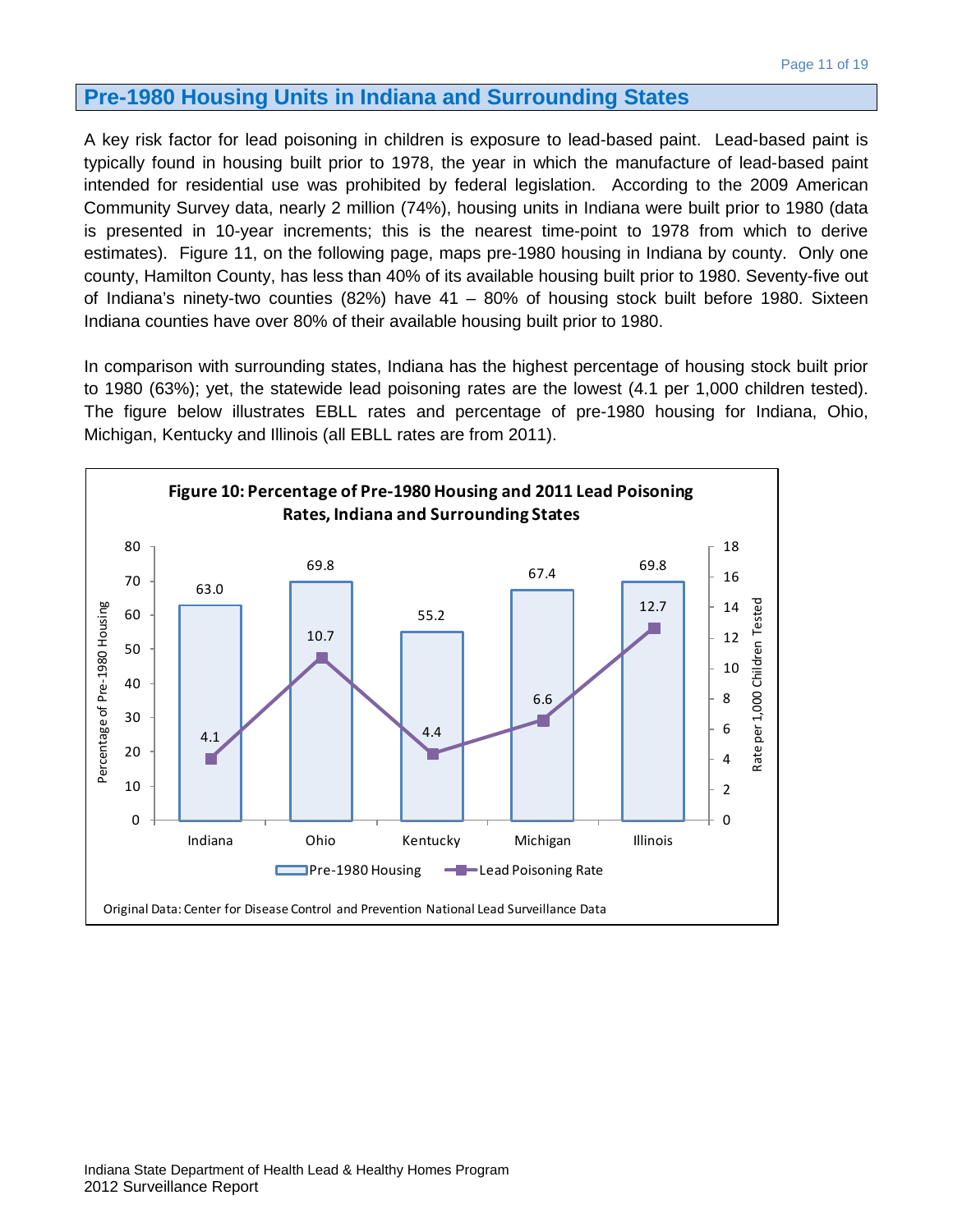## **Percentage of Pre-1980 Housing Units in Indiana**

#### Figure 11

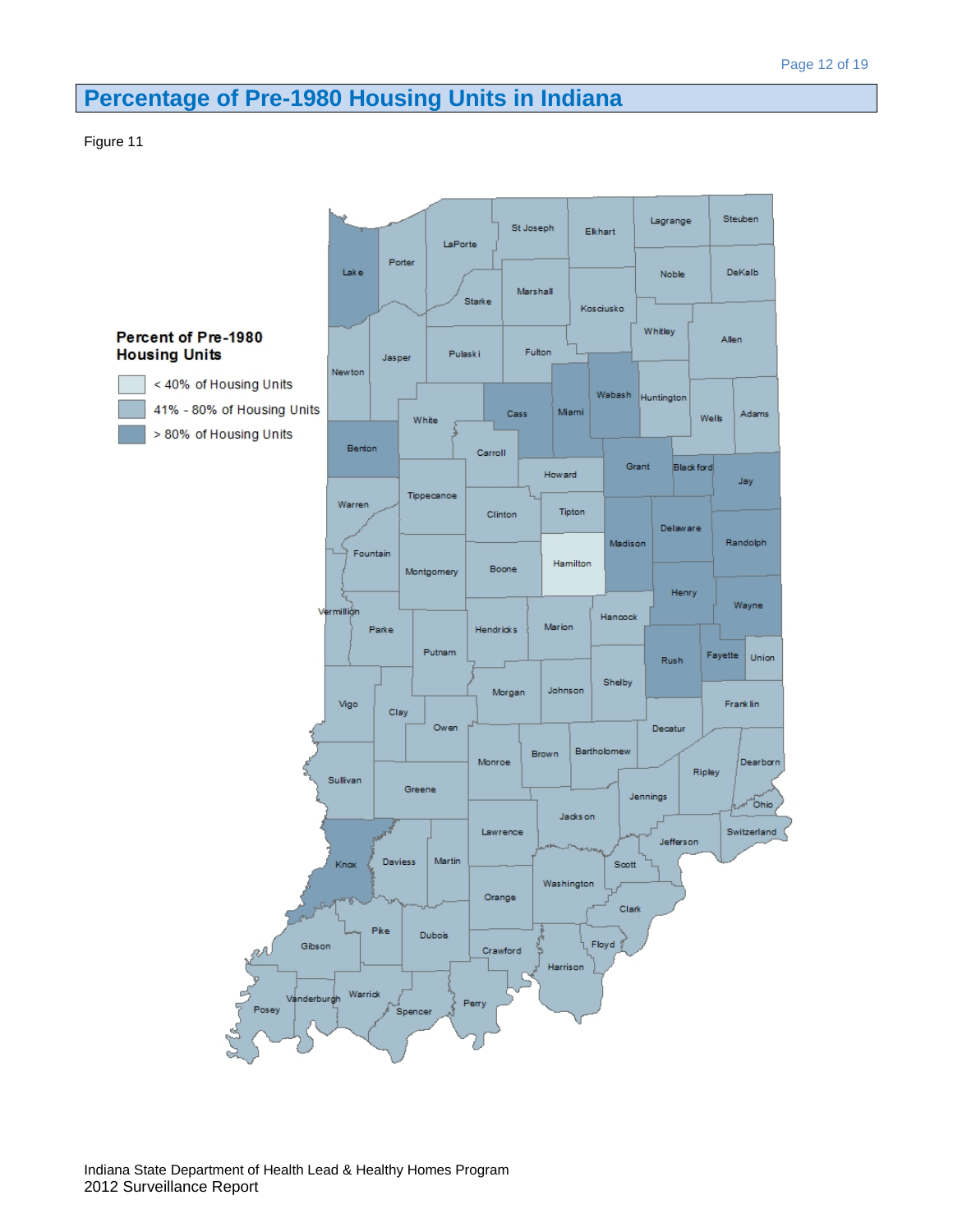#### **Lead Poisoning in Medicaid-Eligible Children**

In alignment with federally-mandated standards, Indiana requires that all children receiving Medicaid benefits must be screened for blood lead poisoning at ages 1 and 2. A child receiving Medicaid benefits must also be tested any time between ages 3 and 5 if they were not previously tested between the ages of 1 and 2. In 2012, 60% of all of Indiana's children, who were between the ages of 0 and 6 years of age, were Medicaid-eligible. With over half of Indiana's child population receiving these benefits, a significant portion of Hoosier children are at at-risk for lead poisoning, and a much larger number should have been tested in 2012 (Figure 13 shows only 28.7% of Medicaid-eligible children were tested).

| Age                      | <b>Number of</b><br><b>Medicaid-Eligible</b><br><b>Children</b><br>(N) | <b>Number of</b><br><b>Medicaid-Eligible</b><br><b>Children</b><br><b>Screened</b><br>(N) | <b>Percent of</b><br><b>Medicaid-</b><br><b>Eligible Children</b><br><b>Tested</b><br>$(\%)$ | <b>Rate of Medicaid-</b><br><b>Eligible Children</b><br>with $EBLL \ge 10$<br>µg/dL per 1,000<br><b>Medicaid-Eligible</b><br><b>Children Tested</b> |
|--------------------------|------------------------------------------------------------------------|-------------------------------------------------------------------------------------------|----------------------------------------------------------------------------------------------|-----------------------------------------------------------------------------------------------------------------------------------------------------|
| $<$ 1                    | 48,923                                                                 | 254                                                                                       | 0.5                                                                                          | --                                                                                                                                                  |
| 1                        | 52,780                                                                 | 16,666                                                                                    | 31.6                                                                                         | 4.6                                                                                                                                                 |
| $\overline{2}$           | 45,517                                                                 | 17,346                                                                                    | 38.1                                                                                         | 3.6                                                                                                                                                 |
| 3                        | 46,002                                                                 | 19,172                                                                                    | 41.7                                                                                         | 2.6                                                                                                                                                 |
| $\overline{\mathbf{4}}$  | 45,771                                                                 | 19,628                                                                                    | 42.9                                                                                         | 2.0                                                                                                                                                 |
| 5                        | 45,485                                                                 | 14,975                                                                                    | 32.9                                                                                         | 1.7                                                                                                                                                 |
| 6                        | 78,108                                                                 | 18,893                                                                                    | 24.2                                                                                         | 1.4                                                                                                                                                 |
| <b>Sex</b>               |                                                                        |                                                                                           |                                                                                              |                                                                                                                                                     |
| Female                   | 177,079                                                                | 51,634                                                                                    | 29.2                                                                                         | 2.7                                                                                                                                                 |
| Male                     | 185,507                                                                | 52,300                                                                                    | 28.2                                                                                         | 2.5                                                                                                                                                 |
| Race                     |                                                                        |                                                                                           |                                                                                              |                                                                                                                                                     |
| White                    | 222,683                                                                | 62,788                                                                                    | 28.2                                                                                         | 2.2                                                                                                                                                 |
| <b>Black</b>             | 75,614                                                                 | 21,442                                                                                    | 28.4                                                                                         | 3.6                                                                                                                                                 |
| Asian/Pacific Islander   | 5,554                                                                  | 1,691                                                                                     | 30.4                                                                                         | 1.2                                                                                                                                                 |
| Am. Indian/Alaska Native | 237                                                                    | 50                                                                                        | 21.1                                                                                         | --                                                                                                                                                  |
| Other                    | 7,304                                                                  | 1,932                                                                                     | 26.4                                                                                         | 1.6                                                                                                                                                 |
| <b>Ethnicity</b>         |                                                                        |                                                                                           |                                                                                              |                                                                                                                                                     |
| Ethnicity: Hispanic      | 51,194                                                                 | 16,031                                                                                    | 31.3                                                                                         | 2.8                                                                                                                                                 |
| <b>Total</b>             | 362,586                                                                | 103,934                                                                                   | 28.7                                                                                         | 2.6                                                                                                                                                 |

Table 4. Lead Poisoning in Medicaid-Eligible Children

Table 4, as well as Figure 12 (on the following page), reveals racial disparities that lie among children who receive Medicaid benefits, with Black children experiencing a higher rate of lead poisoning (3.6 per 1,000 children tested) compared to White children (2.6 per 1,000 children tested).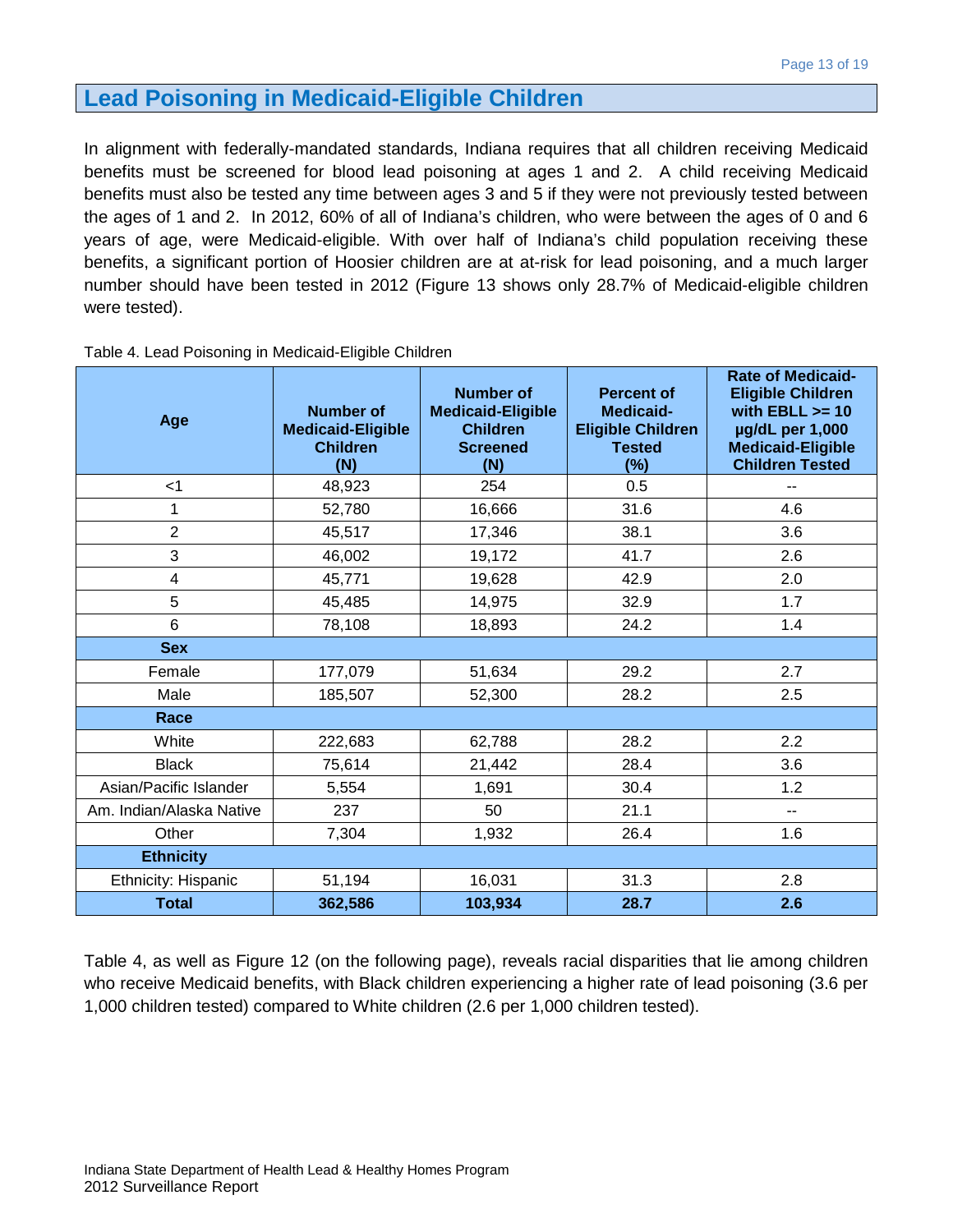#### **Lead Poisoning in Medicaid-Eligible Children**



The overall percentage of Medicaid-eligible children screened for lead poisoning was 28.7% in 2012 (Figure 13). This represents a decrease from both 2010 (34.0%) and 2011 (35.1%), and is far from optimal, considering it is Federal law that all Medicaid-eligible children are to be tested. Of all Hoosier children who were found to have lead poisoning in 2012 (with an elevated blood lead level above 10 µg/dL), 96.5% of those were Medicaid recipients. Further, even though testing rates among Medicaideligible children fell between 2011 and 2012, the rate of children with lead poisoning increased (from 2.1 per 1,000 children in 2011 to 2.6 per 1,000 children in 2012). When looking at this staggering data, one cannot help but question how many children in Indiana currently have unidentified lead poisoning. The Indiana Lead and Health Homes Program continues to work with the Office of Medicaid Policy and Planning (OMPP) to increase testing rates among children under the requirements of the Medicaid Early and Periodic Screening, Diagnostic, and Treatment Program (EPSDT).

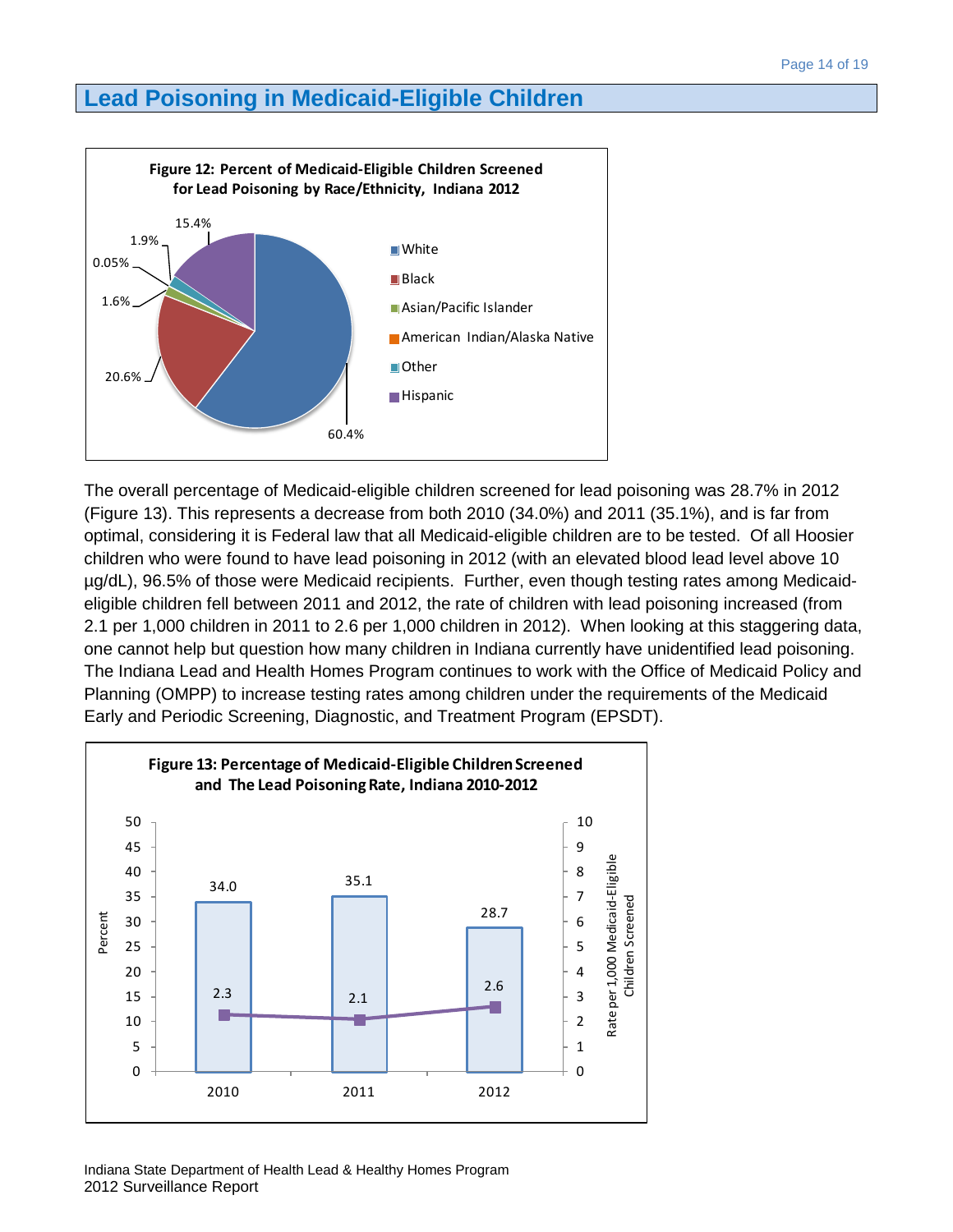#### 2012 Indiana County Level Data

Table 5 (Required county-level data)

| County             | <b>Unique</b><br>Children<br><b>Tested</b> | <b>Children with</b><br>Initial EBLL <sup>1</sup> | <b>Children with</b><br><b>EBLL Capillary<sup>2</sup></b> | Children<br>with EBLL<br>Venous <sup>3</sup> | <b>Children with</b><br>Confirmed<br>EBLL <sup>4</sup> | Average<br># Days to<br>Confirm | <b>Risks</b><br><b>Assessments</b><br>Performed | Hazard(s)<br>identified | Hazard(s)<br>remediated |
|--------------------|--------------------------------------------|---------------------------------------------------|-----------------------------------------------------------|----------------------------------------------|--------------------------------------------------------|---------------------------------|-------------------------------------------------|-------------------------|-------------------------|
| Adams              | 156                                        | 3                                                 | $\overline{2}$                                            | $\mathbf{1}$                                 | $\mathbf{1}$                                           |                                 | 18                                              | 11                      | $\overline{2}$          |
| Allen              | 2,539                                      | 46                                                | 14                                                        | 33                                           | 25                                                     | 20                              | 35                                              | 31                      | $\overline{2}$          |
| <b>Bartholomew</b> | 763                                        | $\mathbf{1}$                                      | $\mathbf{1}$                                              | $\mathbf{0}$                                 | $\mathbf{0}$                                           |                                 | 10                                              | $\overline{2}$          | $\mathbf 1$             |
| Benton             | 52                                         | 0                                                 | $\mathbf 0$                                               | $\mathbf 0$                                  | 0                                                      |                                 | $\mathbf{1}$                                    | $\pmb{0}$               | 0                       |
| <b>Blackford</b>   | 147                                        | $\overline{2}$                                    | $\mathbf{1}$                                              | $\mathbf{1}$                                 | $\mathbf{1}$                                           | 5                               | $\boldsymbol{0}$                                | $\mathbf{0}$            | $\mathbf{0}$            |
| Boone              | 201                                        | 4                                                 | $\overline{2}$                                            | $\overline{2}$                               | 0                                                      |                                 | $\mathbf 0$                                     | $\pmb{0}$               | 0                       |
| <b>Brown</b>       | 108                                        | $\overline{0}$                                    | $\mathbf{0}$                                              | $\mathbf{0}$                                 | $\mathbf 0$                                            |                                 | $\pmb{0}$                                       | $\boldsymbol{0}$        | $\mathbf{0}$            |
| Carroll            | 154                                        | 0                                                 | $\mathbf 0$                                               | $\mathbf 0$                                  | $\pmb{0}$                                              |                                 | $\pmb{0}$                                       | $\pmb{0}$               | $\mathbf 0$             |
| Cass               | 308                                        | 8                                                 | $\mathbf{1}$                                              | $\overline{7}$                               | 5                                                      | 15                              | 3                                               | 3                       | $\mathbf{0}$            |
| Clark              | 241                                        | 4                                                 | $\overline{2}$                                            | $\overline{2}$                               | $\mathbf{1}$                                           | 48                              | $\mathbf{1}$                                    | $\mathbf{1}$            | $\mathbf 0$             |
| Clay               | 196                                        | $\mathbf{1}$                                      | $\overline{0}$                                            | $\mathbf{1}$                                 | $\mathbf{1}$                                           |                                 | $\overline{2}$                                  | $\overline{2}$          | 1                       |
| Clinton            | 261                                        | 6                                                 | 3                                                         | 4                                            | 3                                                      |                                 | $\overline{2}$                                  | $\overline{2}$          | $\pmb{0}$               |
| Crawford           | 123                                        | $\mathbf{1}$                                      | $\mathbf{1}$                                              | $\mathbf{1}$                                 | $\mathbf{1}$                                           | 32                              | $\mathbf{1}$                                    | $\mathbf{1}$            | $\mathbf{1}$            |
| Daviess            | 134                                        | $\overline{2}$                                    | $\mathbf 0$                                               | $\overline{2}$                               | $\mathbf{1}$                                           | 30                              | 33                                              | 16                      | 16                      |
| Dearborn           | 170                                        | 3                                                 | $\mathbf{0}$                                              | $\overline{\mathbf{3}}$                      | 3                                                      |                                 | 11                                              | $\boldsymbol{9}$        | $\overline{2}$          |
| Decatur            | 199                                        | $\mathbf{1}$                                      | 1                                                         | 0                                            | 0                                                      |                                 | 25                                              | 16                      | 0                       |
| <b>Dekalb</b>      | 15                                         | $\overline{0}$                                    | $\mathbf{0}$                                              | $\mathbf{0}$                                 | $\mathbf{0}$                                           |                                 | $\overline{2}$                                  | $\mathbf{1}$            | $\overline{0}$          |
| Delaware           | 641                                        | 10                                                | 5                                                         | 6                                            | 6                                                      |                                 | 3                                               | $\mathbf 1$             | $\mathbf{1}$            |
| <b>Dubois</b>      | 81                                         | $\mathbf{1}$                                      | $\overline{0}$                                            | $\mathbf{1}$                                 | $\mathbf{1}$                                           |                                 | $\overline{3}$                                  | $\boldsymbol{0}$        | $\overline{0}$          |
| Elkhart            | 4,470                                      | 57                                                | 49                                                        | 16                                           | 11                                                     | 31                              | $\overline{2}$                                  | $\mathbf 1$             | $\mathbf{1}$            |
| Fayette            | 248                                        | 6                                                 | 3                                                         | 3                                            | $\mathbf{1}$                                           |                                 | $\mathbf{1}$                                    | $\mathbf{1}$            | 1                       |
| Floyd              | 351                                        | $\overline{2}$                                    | 1                                                         | 1                                            | 1                                                      |                                 | 19                                              | $\overline{2}$          | $\mathbf 0$             |
| Fountain           | 76                                         | $\mathbf{1}$                                      | $\mathbf{1}$                                              | $\overline{0}$                               | $\mathbf 0$                                            |                                 | $\overline{4}$                                  | $\mathbf{1}$            | $\overline{0}$          |
| Franklin           | 201                                        | $\mathbf{1}$                                      | $\mathbf{1}$                                              | $\mathbf{1}$                                 | 1                                                      | 8                               | $\mathbf 0$                                     | $\mathbf 0$             | $\pmb{0}$               |

Indiana State Department of Health Lead & Healthy Homes Program 2012 Surveillance Report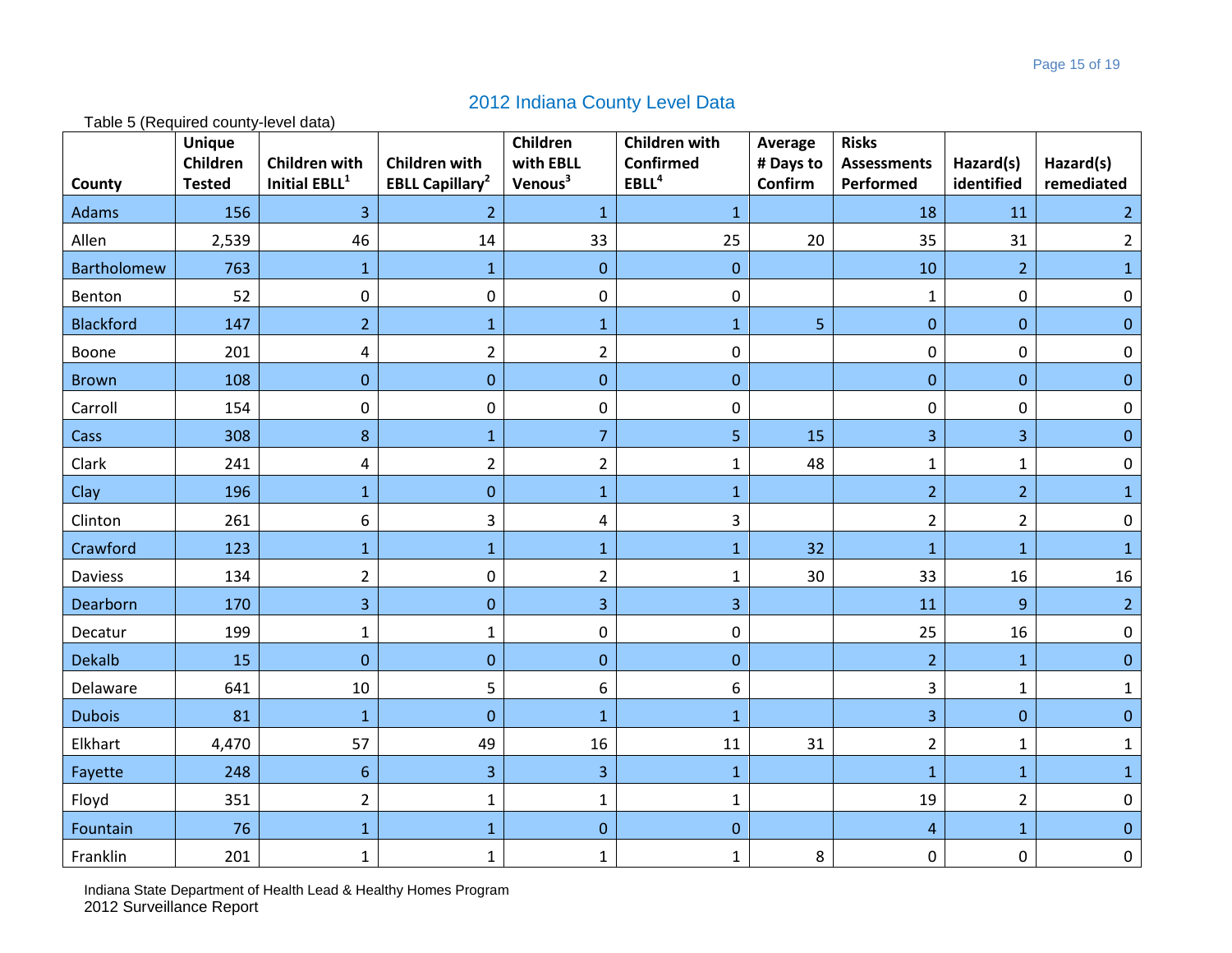|               | <b>Unique</b><br>Children | <b>Children with</b>      | <b>Children with</b>              | Children<br>with EBLL | <b>Children with</b><br>Confirmed | Average              | <b>Risks</b><br><b>Assessments</b> |                         |                         |
|---------------|---------------------------|---------------------------|-----------------------------------|-----------------------|-----------------------------------|----------------------|------------------------------------|-------------------------|-------------------------|
| County        | <b>Tested</b>             | Initial EBLL <sup>1</sup> | <b>EBLL Capillary<sup>2</sup></b> | Venous <sup>3</sup>   | EBLL <sup>4</sup>                 | # Days to<br>Confirm | Performed                          | Hazard(s)<br>identified | Hazard(s)<br>remediated |
| Fulton        | 94                        | $\mathbf{1}$              | $\mathbf{1}$                      | $\mathbf 0$           | $\mathbf 0$                       |                      | $\pmb{0}$                          | $\mathbf{0}$            | $\mathbf 0$             |
| Gibson        | 208                       | 4                         | $\sqrt{4}$                        | $\pmb{0}$             | $\pmb{0}$                         |                      | $\mathbf 1$                        | $\mathbf 1$             | 1                       |
| Grant         | 1,324                     | 9                         | 8                                 | $\overline{4}$        | 3                                 | 11                   | 3                                  | $\mathbf 1$             | $\mathbf{0}$            |
| Greene        | 347                       | 0                         | $\mathbf 0$                       | $\pmb{0}$             | 0                                 |                      | $\boldsymbol{0}$                   | $\mathbf 0$             | $\mathbf 0$             |
| Hamilton      | 1,298                     | 9                         | $\overline{7}$                    | $\overline{2}$        | $\overline{2}$                    | 23                   | $\overline{3}$                     | $\mathbf{0}$            | $\mathbf{0}$            |
| Hancock       | 219                       | $\mathbf{1}$              | $\mathbf 1$                       | $\pmb{0}$             | $\pmb{0}$                         |                      | $\pmb{0}$                          | $\mathbf 0$             | $\mathbf 0$             |
| Harrison      | 360                       | $\mathbf{0}$              | $\overline{0}$                    | $\mathbf 0$           | $\mathbf{0}$                      |                      | $\mathbf 0$                        | $\overline{0}$          | $\mathbf{0}$            |
| Hendricks     | 361                       | 1                         | $\mathbf{1}$                      | $\mathbf 0$           | 0                                 |                      | $\mathbf 1$                        | $\boldsymbol{0}$        | 0                       |
| Henry         | 327                       | 3                         | $\bf 0$                           | 3                     | $\mathbf{0}$                      |                      | $\overline{2}$                     | $\mathbf{0}$            | $\mathbf{0}$            |
| Howard        | 1,008                     | $\overline{7}$            | $\mathbf{1}$                      | 6                     | 5                                 | 8                    | $\mathbf{1}$                       | $1\,$                   | 0                       |
| Huntington    | 203                       | $\mathbf{1}$              | $\overline{0}$                    | $\mathbf{1}$          | $\mathbf{1}$                      |                      | $\mathbf 0$                        | $\mathbf{0}$            | $\mathbf{0}$            |
| Jackson       | 215                       | 0                         | $\mathbf 0$                       | $\pmb{0}$             | 0                                 |                      | 8                                  | $\overline{2}$          | $\overline{2}$          |
| Jasper        | 226                       | $\overline{0}$            | $\overline{0}$                    | $\mathbf{0}$          | $\overline{0}$                    |                      | $\mathbf 0$                        | $\overline{0}$          | $\mathbf{0}$            |
| Jay           | 200                       | $\mathbf{1}$              | $\mathbf{1}$                      | $\pmb{0}$             | $\pmb{0}$                         |                      | $\pmb{0}$                          | $\mathbf 0$             | $\mathbf 0$             |
| Jefferson     | 293                       | $\overline{3}$            | $\mathbf{1}$                      | $\overline{2}$        | $\mathbf{1}$                      | 90                   | $\overline{3}$                     | $\overline{\mathbf{3}}$ | 3                       |
| Jennings      | 292                       | $\mathbf{1}$              | $\mathbf{1}$                      | $\mathbf{1}$          | 1                                 | 29                   | 4                                  | $\mathbf{1}$            | 1                       |
| Johnson       | 576                       | 3                         | 3                                 | $\mathbf 0$           | $\mathbf{0}$                      |                      | $1\,$                              | $\mathbf{0}$            | $\bf 0$                 |
| Knox          | 215                       | 3                         | $\pmb{0}$                         | 3                     | $\overline{2}$                    | 29                   | $\overline{7}$                     | 5                       | $\overline{2}$          |
| Kosciusko     | 536                       | 8                         | $6\,$                             | $\overline{2}$        | $\mathbf{1}$                      |                      | $\pmb{0}$                          | $\mathbf{0}$            | $\mathbf{0}$            |
| Lagrange      | 87                        | $\overline{2}$            | $\mathbf{1}$                      | $\mathbf{1}$          | 1                                 |                      | $\mathbf{1}$                       | $\mathbf 0$             | $\pmb{0}$               |
| Lake          | 4,149                     | 42                        | 15                                | 29                    | 24                                | 31                   | 28                                 | 19                      | $\bf 8$                 |
| LaPorte       | 1,048                     | 17                        | 9                                 | $\boldsymbol{9}$      | 9                                 | 39                   | 13                                 | 11                      | 5                       |
| Lawrence      | 627                       | $\overline{2}$            | $\overline{2}$                    | $\mathbf{1}$          | $\mathbf{1}$                      | 40                   | 10                                 | $\mathbf 1$             | $\mathbf{1}$            |
| Madison       | 1,129                     | 12                        | $\overline{7}$                    | 9                     | $\overline{7}$                    | 33                   | $\overline{7}$                     | $\overline{2}$          | 1                       |
| <b>Marion</b> | 10,870                    | 120                       | 39                                | 87                    | 66                                | 42                   | 188                                | 154                     | 36                      |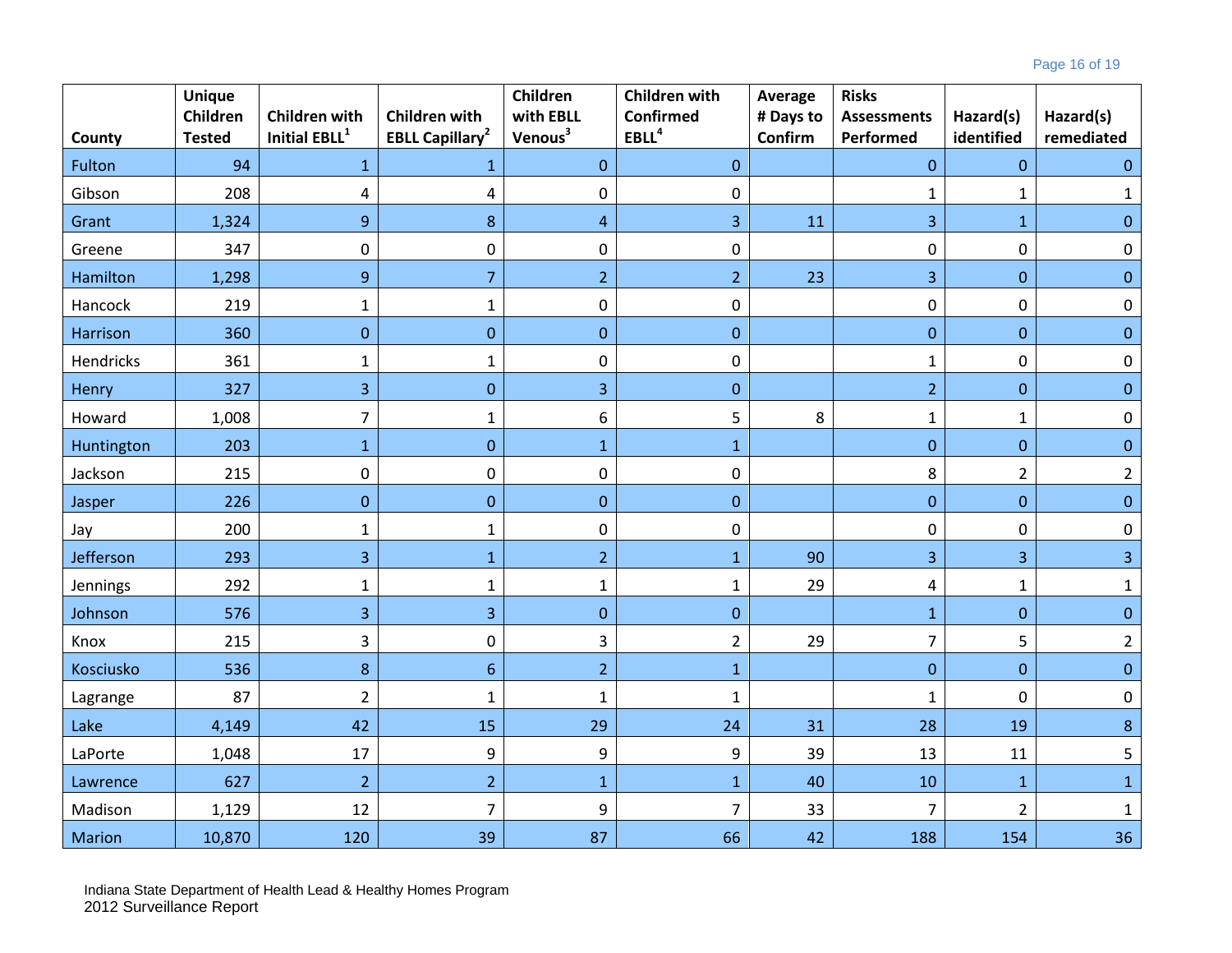|              | <b>Unique</b><br>Children | <b>Children with</b>             | <b>Children with</b>              | Children<br>with EBLL | <b>Children with</b><br><b>Confirmed</b> | Average<br># Days to | <b>Risks</b><br><b>Assessments</b> | Hazard(s)        | Hazard(s)        |
|--------------|---------------------------|----------------------------------|-----------------------------------|-----------------------|------------------------------------------|----------------------|------------------------------------|------------------|------------------|
| County       | <b>Tested</b>             | <b>Initial EBLL</b> <sup>1</sup> | <b>EBLL Capillary<sup>2</sup></b> | Venous <sup>3</sup>   | EBLL <sup>4</sup>                        | Confirm              | Performed                          | identified       | remediated       |
| Marshall     | 397                       | 3                                | 1                                 | $\overline{2}$        | $\mathbf{1}$                             |                      | 0                                  | $\pmb{0}$        | 0                |
| Martin       | 82                        | $\mathbf{0}$                     | $\mathbf{0}$                      | $\boldsymbol{0}$      | $\mathbf{0}$                             |                      | $\mathbf 0$                        | $\boldsymbol{0}$ | $\Omega$         |
| Miami        | 278                       | $\mathbf{1}$                     | $\mathbf 0$                       | $\mathbf{1}$          | 0                                        |                      | 0                                  | $\pmb{0}$        | 0                |
| Monroe       | 2,332                     | $\overline{2}$                   | $1\,$                             | $\mathbf 1$           | $\mathbf{1}$                             |                      | $\overline{2}$                     | $\pmb{0}$        | $\pmb{0}$        |
| Montgomery   | 187                       | $\mathbf{1}$                     | $\mathbf{1}$                      | $\pmb{0}$             | $\boldsymbol{0}$                         |                      | $\mathbf{1}$                       | $\pmb{0}$        | 0                |
| Morgan       | 429                       | $\overline{2}$                   | $\overline{2}$                    | $\pmb{0}$             | $\pmb{0}$                                |                      | $\pmb{0}$                          | $\pmb{0}$        | $\mathbf 0$      |
| Newton       | 72                        | $\mathbf{1}$                     | $\boldsymbol{0}$                  | $\mathbf 1$           | $\mathbf{1}$                             |                      | $\mathbf 1$                        | $\pmb{0}$        | 0                |
| <b>Noble</b> | 219                       | $\overline{2}$                   | $\mathbf{1}$                      | $\mathbf{1}$          | $\mathbf{1}$                             |                      | $\pmb{0}$                          | $\pmb{0}$        | $\mathbf 0$      |
| Ohio         | 10                        | $\boldsymbol{0}$                 | $\boldsymbol{0}$                  | $\pmb{0}$             | $\boldsymbol{0}$                         |                      | 6                                  | 5                | 0                |
| Orange       | 207                       | $\mathbf{1}$                     | $\mathbf{1}$                      | $\mathbf{1}$          | $\mathbf{1}$                             | 90                   | 9                                  | $\mathbf{1}$     | 1                |
| Owen         | 393                       | $\boldsymbol{0}$                 | $\boldsymbol{0}$                  | $\pmb{0}$             | $\boldsymbol{0}$                         |                      | $\pmb{0}$                          | $\pmb{0}$        | 0                |
| Parke        | 48                        | $\boldsymbol{0}$                 | $\mathbf 0$                       | $\boldsymbol{0}$      | $\boldsymbol{0}$                         |                      | $\mathbf{1}$                       | $\boldsymbol{0}$ | $\mathbf{0}$     |
| Perry        | 82                        | $\mathbf{1}$                     | $\mathbf{1}$                      | $\pmb{0}$             | $\boldsymbol{0}$                         |                      | 0                                  | $\pmb{0}$        | 0                |
| Pike         | 39                        | $\overline{2}$                   | $\mathbf 0$                       | $\overline{2}$        | $\overline{2}$                           |                      | $\overline{a}$                     | $\boldsymbol{0}$ | $\boldsymbol{0}$ |
| Porter       | 627                       | $\overline{2}$                   | $\mathbf{1}$                      | $\mathbf{1}$          | $\pmb{0}$                                |                      | $\pmb{0}$                          | $\pmb{0}$        | 0                |
| Posey        | 137                       | $\overline{2}$                   | $\overline{2}$                    | $\boldsymbol{0}$      | $\mathbf 0$                              |                      | $\mathbf{1}$                       | $\mathbf{1}$     | $\overline{0}$   |
| Pulaski      | 67                        | 0                                | $\mathbf 0$                       | $\mathbf 0$           | $\pmb{0}$                                |                      | $\pmb{0}$                          | $\pmb{0}$        | 0                |
| Putnam       | 263                       | $\overline{2}$                   | $\overline{2}$                    | $\boldsymbol{0}$      | $\boldsymbol{0}$                         |                      | 8                                  | $6\phantom{1}$   | 6                |
| Randolph     | 163                       | $\overline{2}$                   | $\mathbf{1}$                      | $\mathbf{1}$          | 1                                        | 29                   | $\mathbf{1}$                       | $\mathbf{1}$     | 0                |
| Ripley       | 284                       | $\pmb{0}$                        | $\pmb{0}$                         | $\pmb{0}$             | $\pmb{0}$                                |                      | $\pmb{0}$                          | $\pmb{0}$        | $\mathbf{0}$     |
| Rush         | 102                       | $\mathbf{1}$                     | $\mathbf{1}$                      | $\pmb{0}$             | $\boldsymbol{0}$                         |                      | 3                                  | $\mathbf{1}$     | $\Omega$         |
| Scott        | 121                       | $\mathbf{1}$                     | $\mathbf 0$                       | $\mathbf{1}$          | $\mathbf{1}$                             |                      | $\pmb{0}$                          | $\pmb{0}$        | $\mathbf{0}$     |
| Shelby       | 122                       | $\boldsymbol{0}$                 | $\boldsymbol{0}$                  | $\pmb{0}$             | $\pmb{0}$                                |                      | $\mathbf 1$                        | $\mathbf 1$      | $\boldsymbol{0}$ |
| Spencer      | 218                       | $\overline{2}$                   | $\mathbf{1}$                      | $\mathbf{1}$          | $\boldsymbol{0}$                         |                      | $\mathbf{1}$                       | $\mathbf 1$      | $\mathbf{0}$     |
| St Joseph    | 4,020                     | 69                               | 17                                | 57                    | 39                                       | 35                   | 58                                 | 49               | $\boldsymbol{0}$ |

Indiana State Department of Health Lead & Healthy Homes Program 2012 Surveillance Report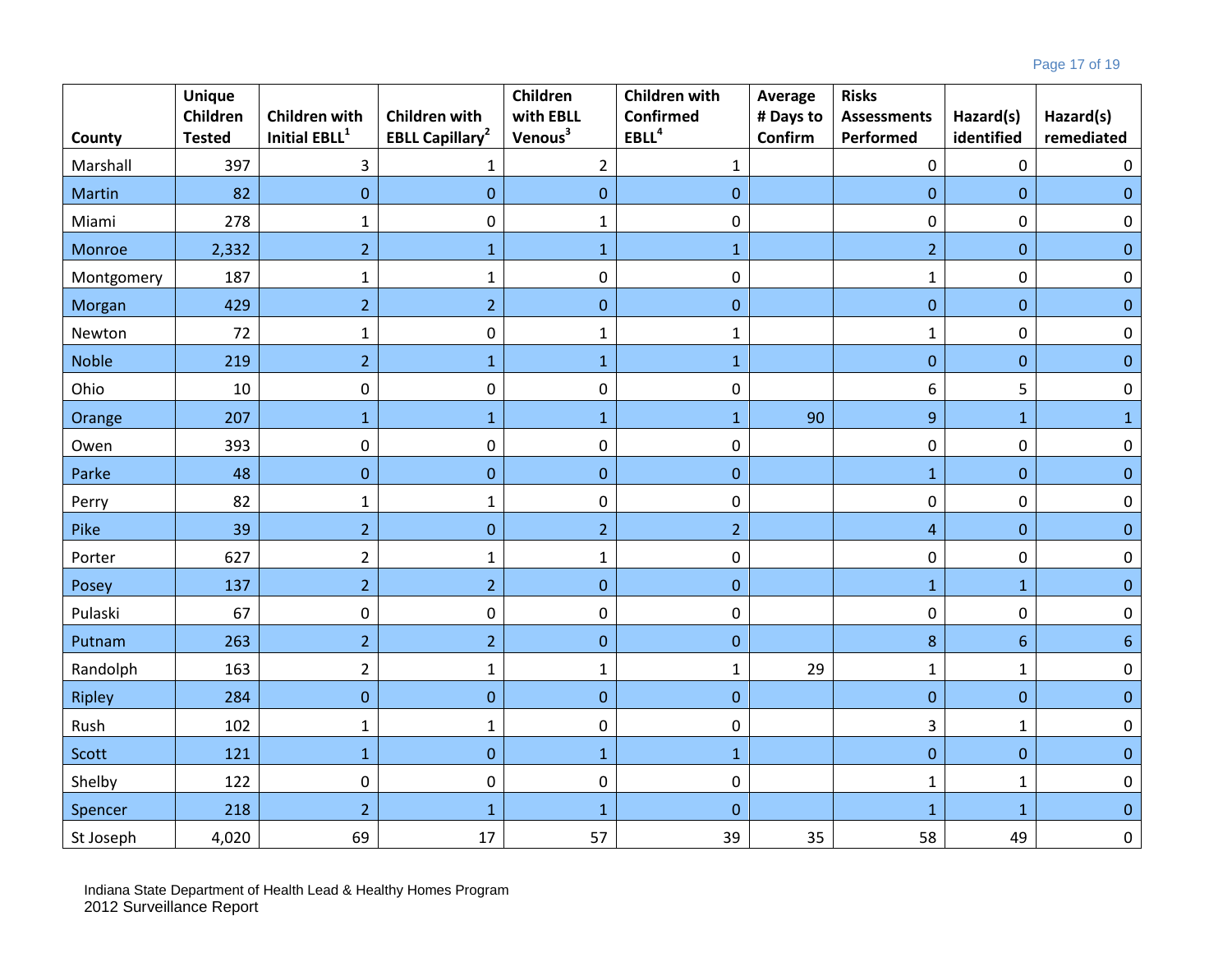|               | <b>Unique</b><br>Children | <b>Children with</b>      | <b>Children with</b>              | Children<br>with EBLL | <b>Children with</b><br>Confirmed | Average<br># Days to | <b>Risks</b><br><b>Assessments</b> | Hazard(s)        | Hazard(s)        |
|---------------|---------------------------|---------------------------|-----------------------------------|-----------------------|-----------------------------------|----------------------|------------------------------------|------------------|------------------|
| County        | <b>Tested</b>             | Initial EBLL <sup>1</sup> | <b>EBLL Capillary<sup>2</sup></b> | Venous <sup>3</sup>   | EBLL <sup>4</sup>                 | Confirm              | Performed                          | identified       | remediated       |
| <b>Starke</b> | 111                       | $\overline{2}$            | 2                                 | $\mathbf{0}$          | $\mathbf{0}$                      |                      | $\boldsymbol{0}$                   | $\boldsymbol{0}$ | $\mathbf 0$      |
| Steuben       | 266                       | 0                         | 0                                 | 0                     | 0                                 |                      | 0                                  | $\pmb{0}$        | $\Omega$         |
| Sullivan      | 110                       | $\overline{0}$            | $\mathbf{0}$                      | $\mathbf{0}$          | $\mathbf{0}$                      |                      | $\boldsymbol{0}$                   | $\mathbf{0}$     | $\mathbf{0}$     |
| Switzerland   | 36                        | $\pmb{0}$                 | $\boldsymbol{0}$                  | $\boldsymbol{0}$      | 0                                 |                      | 0                                  | $\pmb{0}$        | $\mathbf 0$      |
| Tippecanoe    | 1,795                     | 6                         | 6                                 | $\mathbf{0}$          | $\overline{2}$                    | 32                   | $\overline{7}$                     | $\overline{4}$   | 3                |
| Tipton        | 67                        | $\pmb{0}$                 | $\pmb{0}$                         | $\boldsymbol{0}$      | 0                                 |                      | 0                                  | $\pmb{0}$        | 0                |
| Union         | 85                        | $\boldsymbol{0}$          | $\boldsymbol{0}$                  | $\mathbf 0$           | $\boldsymbol{0}$                  |                      | 23                                 | $6\phantom{1}6$  | 3                |
| Vanderburgh   | 1,523                     | 22                        | 16                                | 9                     | 9                                 | 39                   | 12                                 | 6                | 0                |
| Vermillion    | 84                        | $\overline{0}$            | $\mathbf{0}$                      | $\mathbf{0}$          | $\mathbf{0}$                      |                      | 3                                  | $\mathbf{1}$     | $\mathbf{0}$     |
| Vigo          | 950                       | 17                        | 3                                 | 14                    | 9                                 | 18                   | 6                                  | 6                | $\mathbf 0$      |
| Wabash        | 272                       | $\overline{2}$            | $\overline{2}$                    | $\mathbf{0}$          | $\mathbf{0}$                      |                      | $\boldsymbol{0}$                   | $\mathbf{0}$     | $\mathbf{0}$     |
| Warren        | 49                        | $\mathbf 0$               | $\pmb{0}$                         | $\mathbf 0$           | 0                                 |                      | $\mathbf{1}$                       | $\mathbf 0$      | $\boldsymbol{0}$ |
| Warrick       | 239                       | $\boldsymbol{0}$          | $\mathbf 0$                       | $\mathbf 0$           | $\boldsymbol{0}$                  |                      | 9                                  | $\boldsymbol{0}$ | $\mathbf{0}$     |
| Washington    | 174                       | 1                         | 1                                 | 1                     | $\mathbf{1}$                      | 29                   | 6                                  | $\boldsymbol{0}$ | 0                |
| Wayne         | 1,222                     | 48                        | 37                                | 20                    | 11                                | 35                   | 17                                 | 9                | $\mathbf{0}$     |
| Wells         | 164                       | $\overline{2}$            | $\overline{2}$                    | $\boldsymbol{0}$      | 0                                 |                      | $\pmb{0}$                          | $\pmb{0}$        | $\pmb{0}$        |
| White         | 156                       | $\Omega$                  | $\Omega$                          | $\mathbf{0}$          | $\mathbf{0}$                      |                      | $\mathbf{0}$                       | $\mathbf{0}$     | $\Omega$         |
| Whitley       | 109                       | $\mathbf{1}$              | $\mathbf 0$                       | $\mathbf{1}$          | $\mathbf{1}$                      |                      | $\mathbf{1}$                       | $\mathbf 0$      | $\mathbf 0$      |
| Unknown       | 1,539                     | 11                        | 6                                 | 7                     | 9                                 | 17                   |                                    |                  |                  |
| Indiana       | 57,897                    | 619                       | 304                               | 367                   | 277                               | 36                   | 639                                | 400              | 101              |

<sup>1</sup>Unique children with blood levels >=10 (Venous or Capillary).<br><sup>2</sup>Unique children with blood lovels >=10 (Capillary).

Unique children with blood levels >=10 (Capillary). <sup>3</sup>

°Unique children with blood levels >=10 (Venous).<br><sup>4</sup>Unique children with confirmed lead poisoned (1 venous or 2 capillaries (within 84 days) or 1 capillary followed by venous) for first time confirmed children only.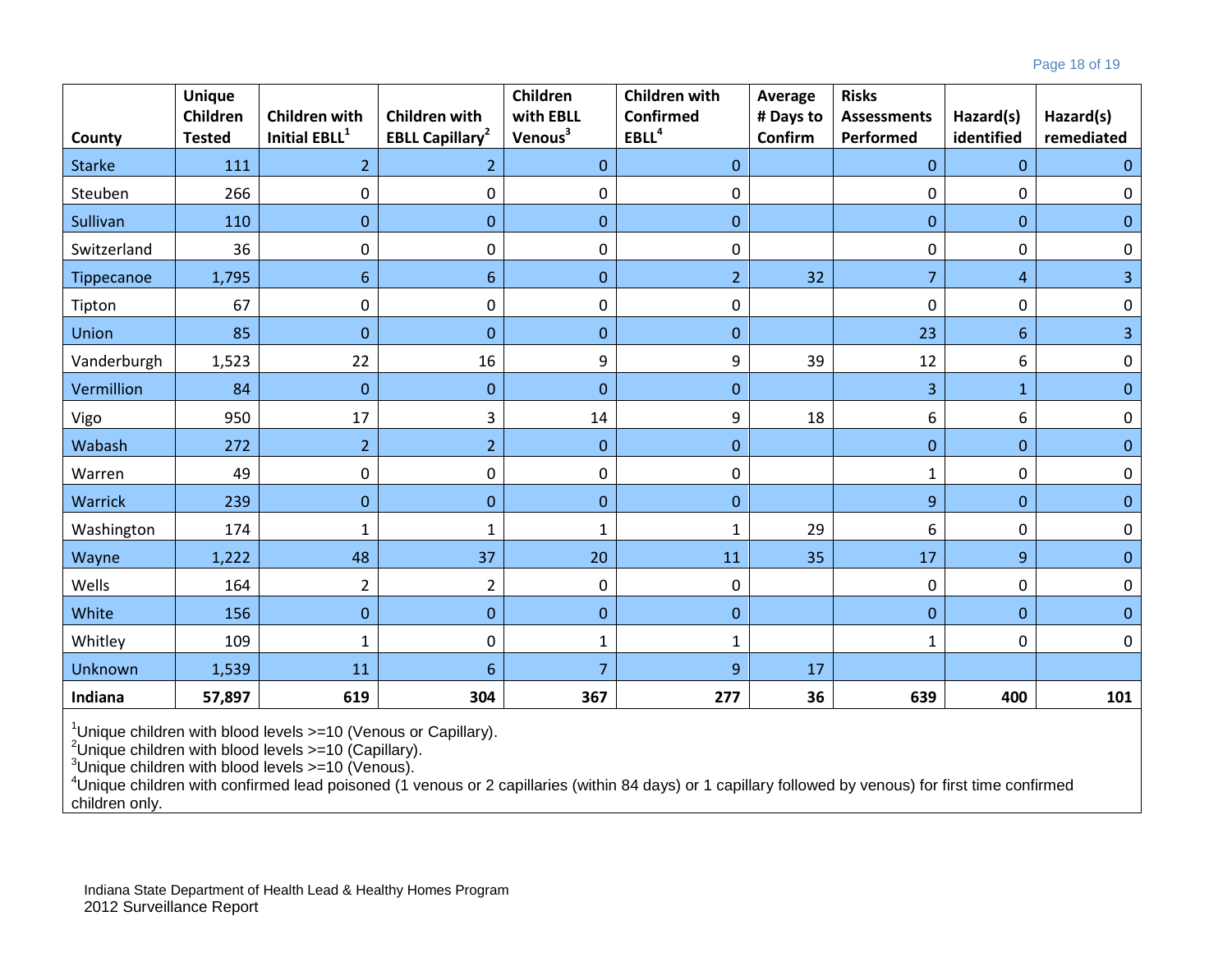#### Glossary

The sources for these definitions are the Medical Dictionary Online [\(http://www.online-medical](http://www.online-medical-dictionary.org/)[dictionary.org/\)](http://www.online-medical-dictionary.org/) noted as [1], the Centers for Disease Control and Prevention Epidemiology Glossary [\(http://www.cdc.gov/reproductivehealth/epiglossary/glossary.htm#I\)](http://www.cdc.gov/reproductivehealth/epiglossary/glossary.htm#I) noted as [2], The Free Dictionary [\(http://www.thefreedictionary.com/\)](http://www.thefreedictionary.com/) noted as [3], the National Center for Healthy Housing [\(http://www.nchh.org/What-We-Do/Healthy-Homes-Principles.aspx](http://www.nchh.org/What-We-Do/Healthy-Homes-Principles.aspx) ) noted as [4], the Centers for Disease Control and Prevention Lead home page (http://www.cdc.gov/nceh/lead/) noted as [5], the online article "The Biochemistry and physiology of vitamin D" [\(http://vitamind.ucr.edu/biochem.html\)](http://vitamind.ucr.edu/biochem.html), noted as [6].

**Anemia:** Reduction in the number of circulating red blood cells. [1]

**Atrophy:** Decrease in the size of a cell, tissue, or organ associated with pathological conditions. [1]

**Blood/brain barrier:** Specialized cells that form a transport barrier between the cerebral capillaries and the brain tissue. [1]

**Case management:** Traditional term for all the activities which a physician or other health care professional normally performs to insure the coordination of the medical services required by a patient so that care is continuous and comprehensive. [1]

**Colic:** Syndrome with intermittent abdominal pain characterized by sudden onset and cessation. This condition usually occurs in the abdominal region but may occur in other body regions as well. [1]

**Confirmed test:** A second capillary or a single venous test performed to confirm a blood lead level.

**Deciliter:** A metric unit of volume equal to one tenth of a liter. [3]

**Elevated blood lead level (EBLL):** An elevated blood lead level in a child is defined as 10 or more micrograms of lead per deciliter (μg/dL) of blood. [5]

**Encephalopathy:** Any degenerative disease of the brain (often associated with toxic conditions). [3]

**Incidence:** A measure of the frequency with which an event, such as a new case of illness, occurs in a population over a period of time. [2]

**Interstitial nephritis:** Inflammation of the interstitial tissue of the kidney, inflammation of kidney tubules. [1]

**Lead poisoning:** Lead poisoning occurs when blood lead levels are equal to or greater than 10 μg/dl (micrograms per deciliter). [5]

**Medicaid-eligible:** Those children who are enrolled in Medicaid but who may or may not have used Medicaid services.

**Microgram:** A unit of mass equal to one thousandth (10<sup>-3</sup>) of a milligram or one millionth (10<sup>-6</sup>) of a gram. [3]